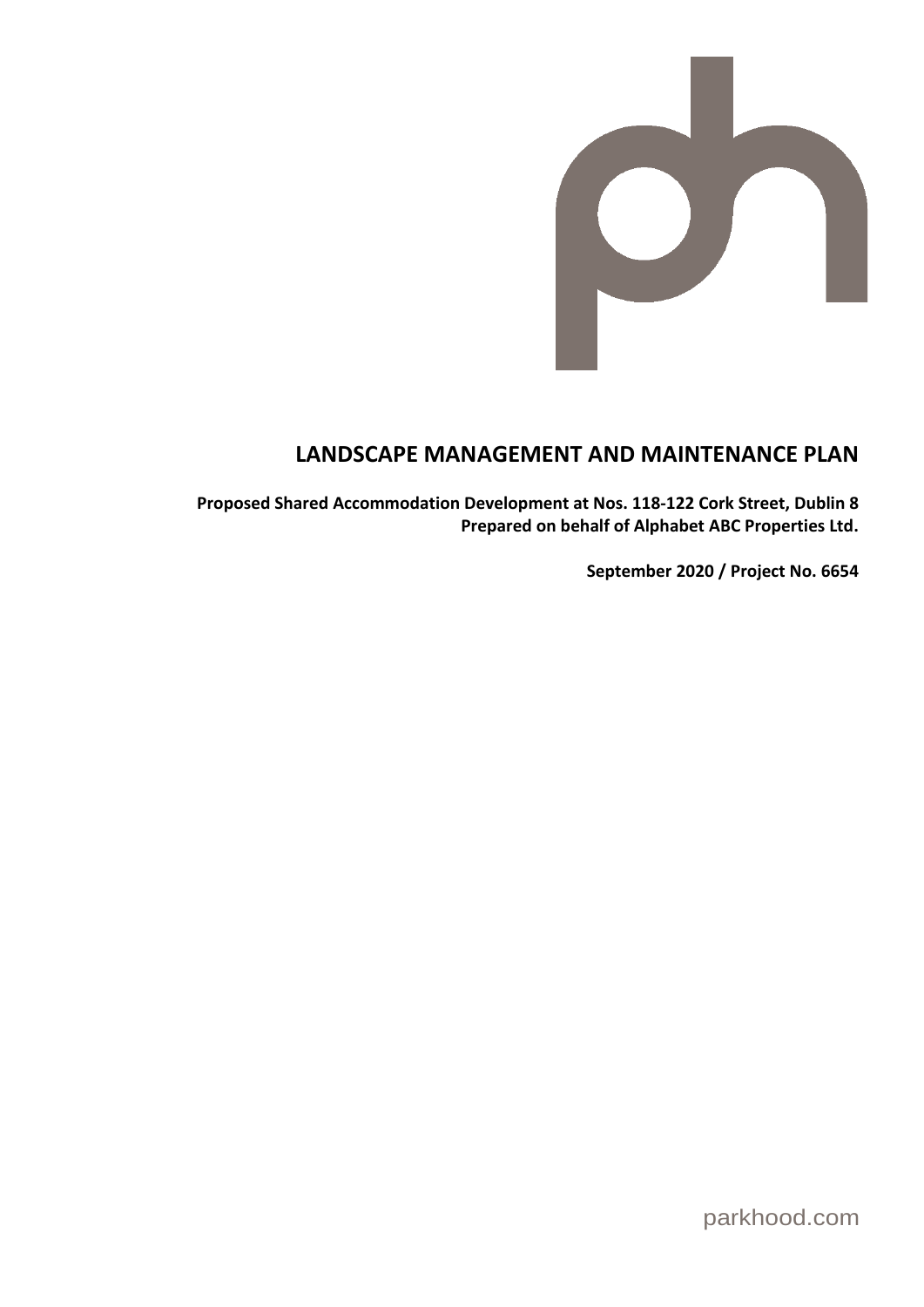

## **Proposed Shared Accommodation Development at Nos. 118-122 Cork Street, Dublin 8**

## **Landscape Management and Maintenance Plan**

| <b>Client Name:</b>        | Alphabet ABC Properties Limited |
|----------------------------|---------------------------------|
| <b>Agent Name</b>          | Thornton O'Connor Town Planning |
| <b>Document Reference:</b> | 6654/LMMP/JP                    |
| <b>Project Number:</b>     | 6654                            |

## **Quality Assurance**

Approval Status in accordance with Park Hood's IMS (ISO 14001:2015 and ISO 9001:2015).

| <b>Issue</b>          | <b>Date</b>      | <b>Prepared by</b>                                           |
|-----------------------|------------------|--------------------------------------------------------------|
| Prepared by           | 14-01-2020       | Agnieszka Matyszczyk                                         |
| Pre-Planning Issue    | 14-01-2020       | Johnny Park CLMI Landscape Architect and Director; Park Hood |
| Amendments            | $04 - 09 - 2020$ | <b>Miriam Porter</b>                                         |
| <b>Planning Issue</b> | 04-09-2020       | Johnny Park CLMI Landscape Architect and Director; Park Hood |

## **Disclaimer**

All feasible and reasonable attempts have been made to ensure that the information provided by a range of public sector institutions and presented in this report is accurate and up-to-date. Park Hood is not responsible for accidental perpetuation of inaccuracies in these records and any consequent effect on the conclusions in this report.

This report has been prepared by Park Hood with all reasonable skill, care and diligence within the General Terms and Conditions of the Contract with the client.

© Park Hood 2019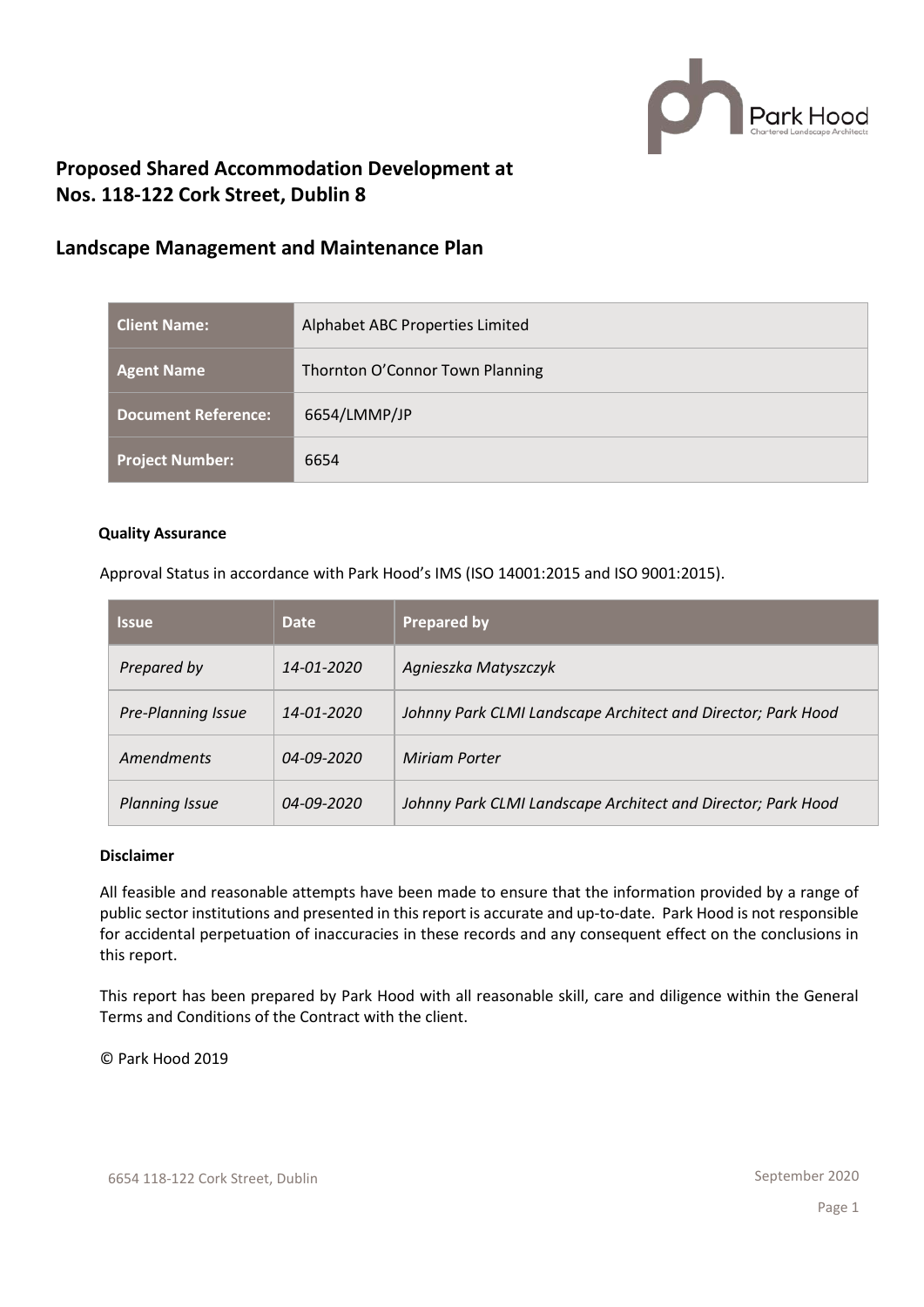

## **Contents**

- 1 Contract Requirements
- 2 Site Information and Introduction
- 3 Landscape Softworks Establishment Maintenance
- 4 Landscape Softworks Long term Management
- 5 Landscape Hardworks Long term Management
- 6 Conclusions

#### **Notes**

This document is to be read in conjunction with the following drawings:

- 6654-L-201-Landscape Proposal
- 6654-L-202-Landscape Proposal Roof Plan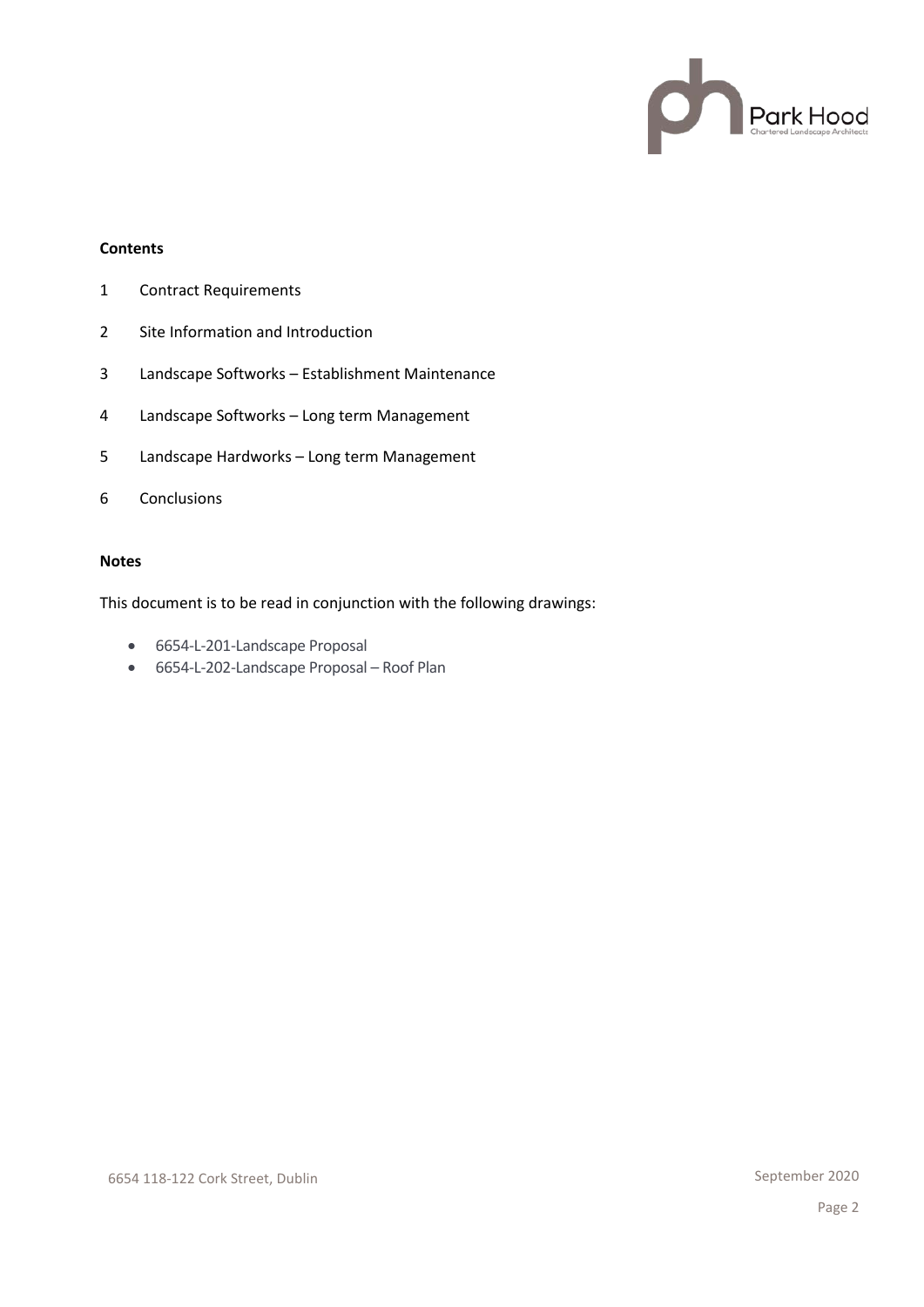

# **1.0 INTRODUCTION**

## *Purpose and Scope*

- 1.1 The Landscape Management and Maintenance Plan is part of a standard requirement for the planning application process and relate to the management proposals for open space / external landscape areas which are part of this proposed residential development.
- 1.2 The Plan shall be taken to include this document and any supporting plans, reports and specifications approved as for this proposed residential development. This includes any documentation containing quantitative and qualitative information about the external areas of the site that will be useful to those responsible for managing and maintaining them.
- 1.3 The Management Plan sets out the management aims and objectives for the site along with the specific management objectives for each landscape component, and the associated maintenance works required on an Annual and Occasional basis. Annual Works are those works that will be required every year, such as watering, weeding and cleaning. Occasional Works are those that will be required on an irregular or cyclical basis, such as repairs and renewals.

## *Contract Requirements*

- 1.4 The company undertaking any part of the works:
	- must adhere to all local government legislations and regulations concerning their respective industry;
	- must adhere to all local government legislations and regulations concerning health and safety; and
	- must be a member of the local statutory body representing and regulating their respective industry.
- 1.5 Any personnel working on site:
	- must be supervised by an appointed senior member of staff;
	- must be suitable trained in their respective task;
	- must hold the necessary government approved certificates if required (i.e. use of chemicals, machinery etc.)
- 1.6 Any hazardous material:
	- has to be correctly labelled, stored and used as per the concerning local government regulations;
	- shall only be used by a supervised, trained, certified (if applicable) and appointed member of staff; and
	- must be approved for use by a representative of the owner.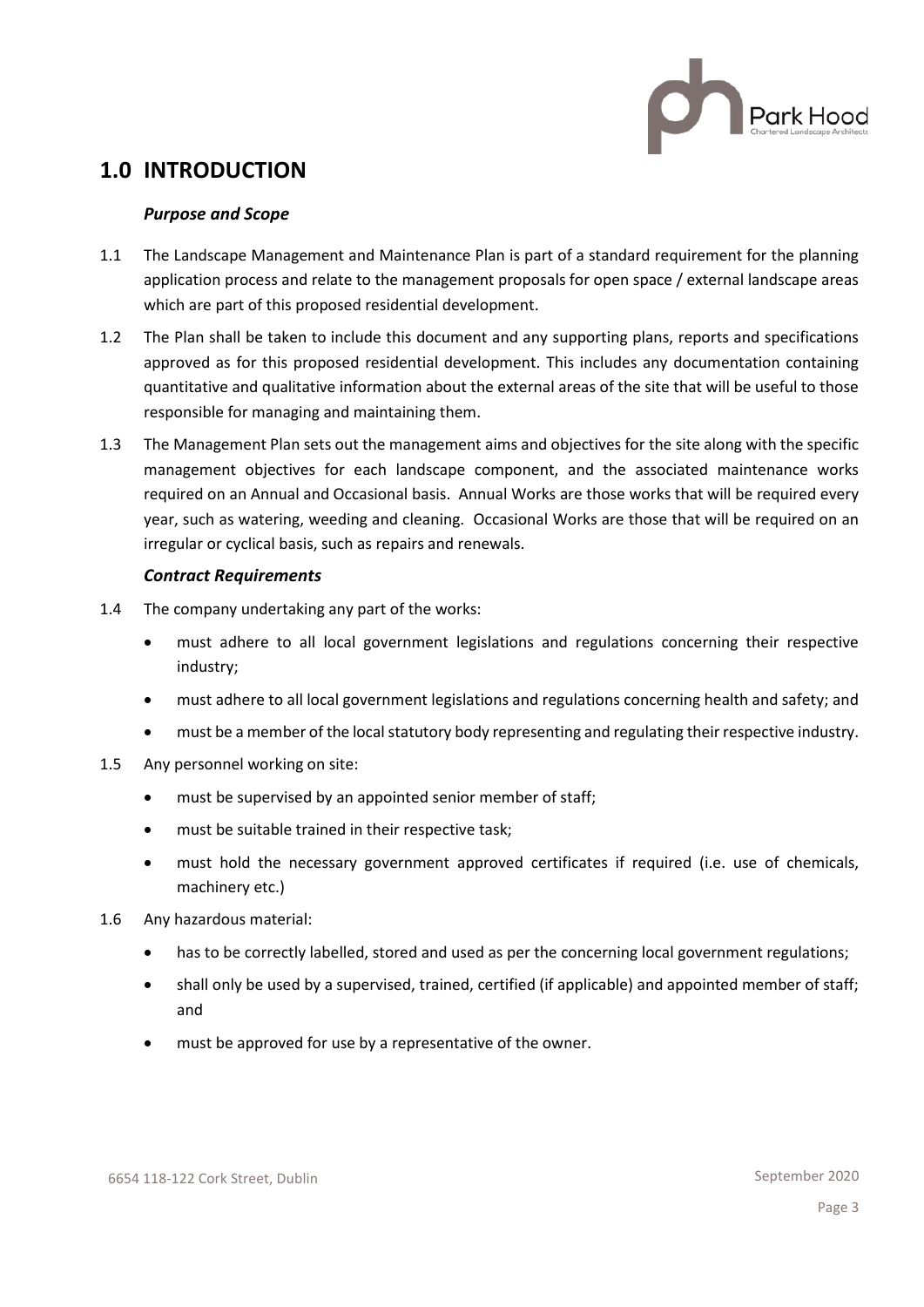

## *Health & Safety*

- 1.7 Management of all areas will be undertaken in accordance with current Health and Safety regulations and [Safety, Health and Welfare at Work Acts 2005 and 2010.](http://www.irishstatutebook.ie/2005/en/act/pub/0010/index.html)
- 1.8 This will include staff must undergoing a site health and safety induction course regarding the sitespecific issues and submission of a Health and Safety Plan prior to commencement of any works.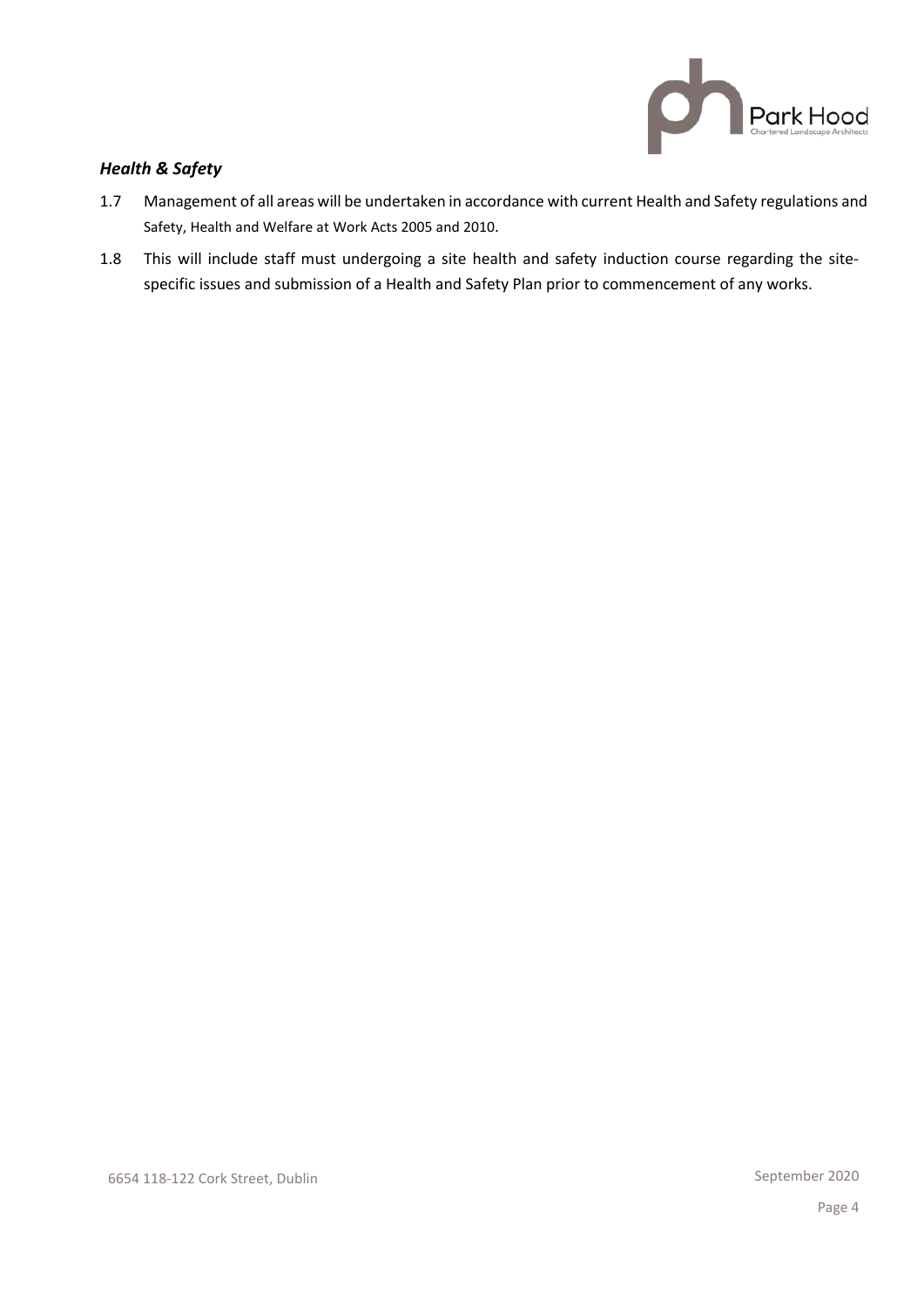

# **2.0 SITE INFORMATION AND INTRODUCTION**

| <b>Table 1 General Site Information</b> |                                                                                                                                                                                                                                                                                                                                                                                                                                                                             |  |  |  |  |
|-----------------------------------------|-----------------------------------------------------------------------------------------------------------------------------------------------------------------------------------------------------------------------------------------------------------------------------------------------------------------------------------------------------------------------------------------------------------------------------------------------------------------------------|--|--|--|--|
| Site Location                           | The full address is a site comprised of The Old Glass Factory at the rear of<br>Nos. 113, 114 and 115 Cork Street; No. 118 Cork Street (D08 E7PD) and<br>lands to the rear of No. 118 Cork Street (D08 DR0K); No. 119 Cork Street<br>(D08 EK44), No. 120 Cork Street (D08 X763), No. 121 Cork Street (D08 VH36)<br>and No. 122 Cork Street (D08 K52Y), all with adjoining lands to the rear; and<br>No. 56 John Street South (D08 KA99) and the adjacent laneway, Dublin 8. |  |  |  |  |
| Client                                  | Alphabet ABC Properties Ltd.                                                                                                                                                                                                                                                                                                                                                                                                                                                |  |  |  |  |
| Nature of Development                   | Build-to-Rent Shared Living Residential Development                                                                                                                                                                                                                                                                                                                                                                                                                         |  |  |  |  |

| Table 2 Landscape Works and Types Summary                                                                                                                                                                                                                                                                                                                                                                                                                                                                               |  |  |  |  |  |
|-------------------------------------------------------------------------------------------------------------------------------------------------------------------------------------------------------------------------------------------------------------------------------------------------------------------------------------------------------------------------------------------------------------------------------------------------------------------------------------------------------------------------|--|--|--|--|--|
| <b>Soft Landscape Areas include the following elements:</b><br><b>Amenity Grass Seeding;</b><br>Groundcover and shrub planting;<br>Tree planting;<br>Shrub and Buffer Planting;<br>Hedgerow planting;<br>Summary description of<br>external landscape<br>Sedum Roofs<br>Hard Landscape Areas include the following elements:<br>treatments, areas and<br>components<br>Footpaths and public realm hard landscape treatments;<br>Roads and access arrangements;<br>Walls and Copings;<br>Lighting;<br>Outdoor Furniture. |  |  |  |  |  |

## *Management Plan Objectives*

2.1 The aim of the Management Plan is to coordinate a high standard for maintenance and management of landscape elements across the site to ensure successful visual integration of the development proposal into the surroundings and to protect and enhance nature conservation interests in accordance with the design objectives in the approved planning documents. This includes the appropriate maintenance of existing retained and proposed landscape components within an easily maintained comprehensive landscape framework that can provide (where possible) a diversity of landscape experiences for the users, residents and visitors.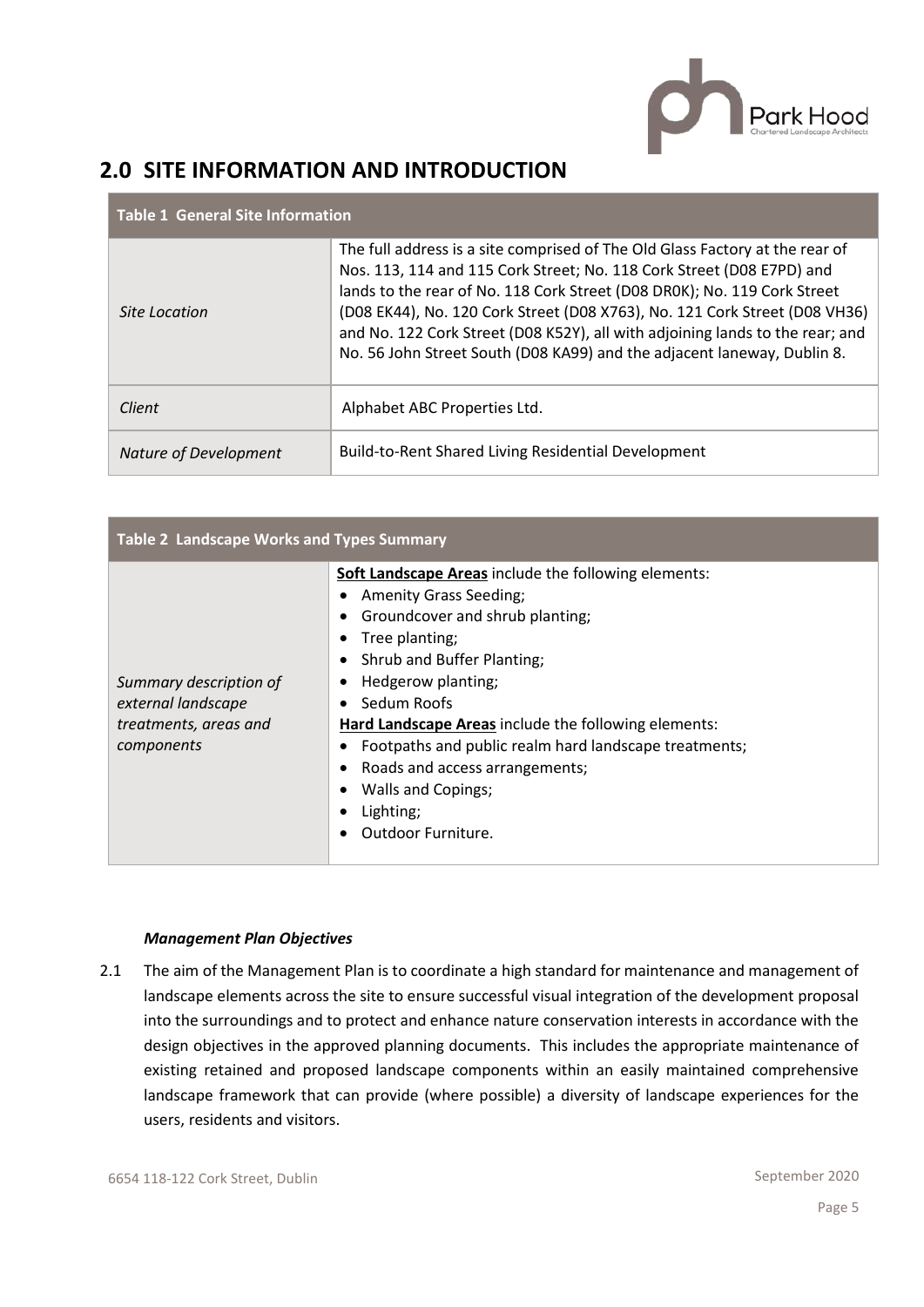**Park Hood** 

- 2.2 The objectives are summarised as follows:
	- To ensure a high standard of sustainable management of all landscape areas in a neat, tidy and substantially weed free condition;
	- To ensure that all seeded areas are established and maintained in a condition that contributes to the visual amenity of the development;
	- To establish and maintain tree and shrub planting to provide an overall landscape framework and landscape character;
	- To maintain and enhance biodiversity and fulfil all legal requirements in relation to the protection and management of ecological features and the protection and management of protected species To ensure health and safety to minimise risk of injury and damage to people and property; and
	- To provide a mechanism or monitoring and review with practices reviewed on an annual basis in accordance with changing site circumstances and the views of key stakeholders.
- 2.3 There will be a five year guarantee after construction that all the proposed planting works still exist and is established in line with landscape design expectations. This is just to make sure that no planting has been removed or damaged due to the subsequent construction or plant failure.
- 2.4 If removal of any tree is necessary, agreement shall be reached with the Council as to replacement with matching or appropriate species in the next planting season.

#### *Landscape Specifications*

- 2.5 Landscape works to be undertaken by an ALCI approved landscape contractor and in accordance with BS 4428:1989 Code of practice for general landscape operations (excluding hard surfaces). The general landscape proposals are indicated on Dwg. 6654-L-201 and 202
- 2.6 When using pesticides the Contractor must use a certified operator and take appropriate safety precautions in accordance with the European Communities (Sustainable Use of Pesticides) and Sustainable Use Directive (SUD) Regulations.
- 2.7 Plant supply shall be obtained from a nursery that are members of the Horticultural Trades Association Nursery Certification Scheme and approved by the project and local authority landscape architect.
- 2.8 All planting stock shall be of local provenance or if unavailable national provenance. Origin and provenance have the meaning given in the National Plant Specification and grown in Ireland.

## *Ground Preparation*

- 2.9 Prior to cultivation, planted areas shall be cleared of all loose debris, rubbish, stones over 25mm in diameter, roots, and other extraneous matter. Grass and weeds shall be sprayed with 'Glyphosate' or similar *SUP / SUD* approved herbicide.
- 2.10 Topsoil Depths: spread over prepared subsoil in layers not exceeding 150 mm, each layer firmed before spreading the next. Top Soils shall comply with multipurpose grade within *BS 3882:2015: Specification for Top Soil.* Overall minimum depths after firming and settlement to be:-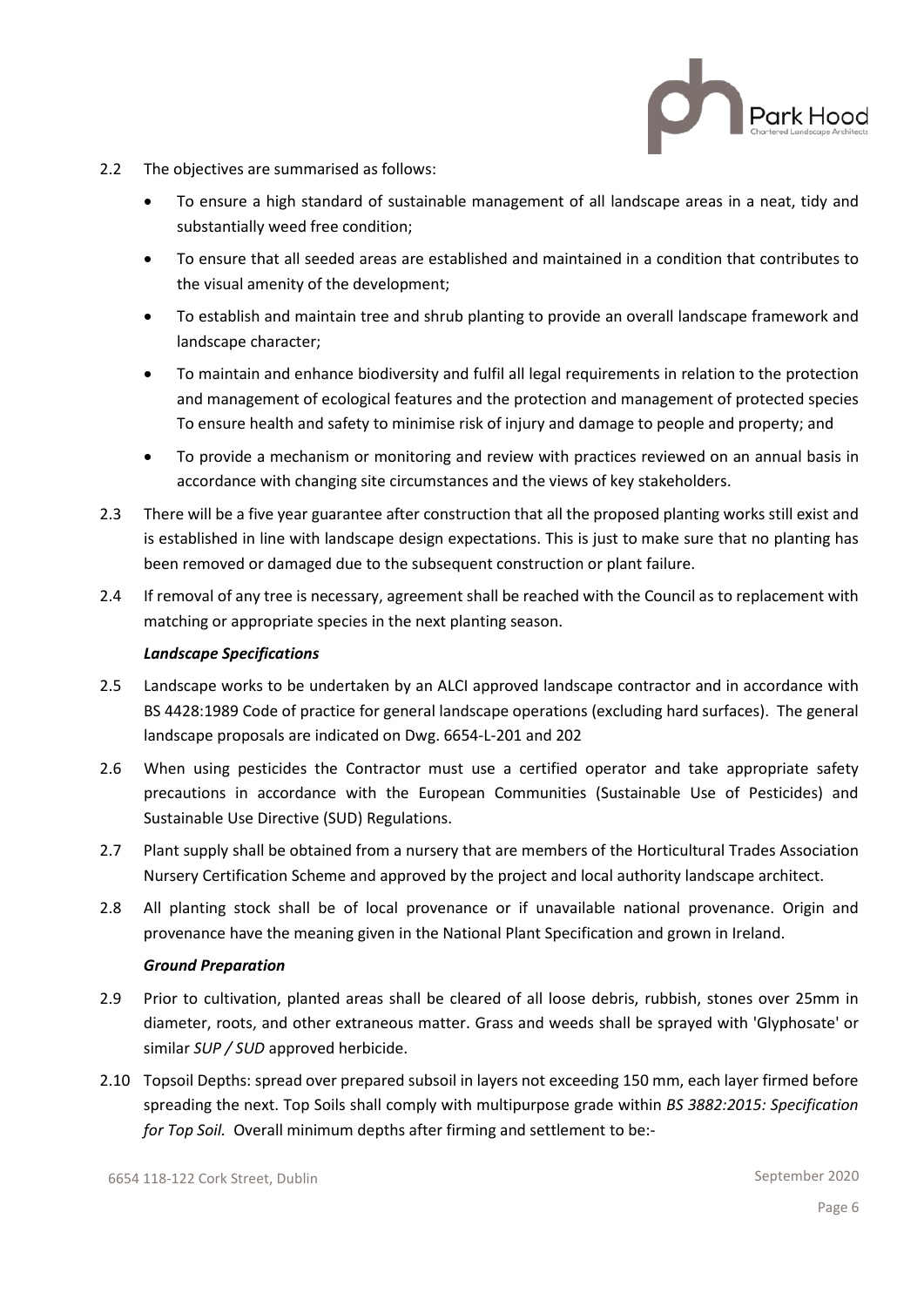

- Shrub / Hedgerow areas 500 mm
- Lawn and Grass areas 150mm
- 2.11 Planted areas to be cultivated to a depth of 300mm by hand or rotovator, incorporating planting compost, soil improver and fertilizer base dressing of the types. The topsoil shall have been reduced to a fine tilth on completion of the cultivation works.

#### *Timetable for Landscape Works*

- 2.12 The landscape works shall be undertaken by the end of the next available planting season and during the following periods:
	- Deciduous trees and shrubs: Late October to late March;
	- Conifers and evergreens: September/ October or April/ May; and
	- Container grown plants: At any time if ground and weather conditions are favourable.

## *Proposed Standard Tree Planting*

- 2.13 Tree supply and planting shall correspond to *BS 8545:2014 Trees: from nursery to independence in the landscape - Recommendations*. Planting of trees shall be undertaken in favourable weather conditions between October 31st to March 31st.
- 2.14 Tree pits shall be excavated to suitable dimensions to accommodate roots or root-balls or baskets with bases and sides broken up to a minimum depth of 150mm to assist drainage and root penetration. Any unsuitable material such as large clay lumps, bricks, concrete, timber and sand shall be removed off-site. All tree pits shall be backfilled, after planting, with a 3:1 volume mixture of topsoil and mulching compost/manure or similar approved.
- 2.15 The planted trees shall be full and well-shaped with crowns thinned by 30% according to good horticultural practice and in a manner that does not affect the overall stature, structure or good appearance of the tree. All work shall conform to a minimum standard as set out in *BS 4043:1989 Recommendations for transplanting root-balled trees.*

#### *Proposed Shrub and Groundcover Planting*

- 2.16 Shrub plants to be planted at 2 to 3 plants per  $m<sup>2</sup>$  to linear strip to base of bank. Transplants and container grown shrubs shall be of the size stated and conform to *BS 3936 - Part 1: Nursery stock specification for trees and shrubs.*
- 2.17 Planting pockets 400x400x300mm deep with cultivated and evenly incorporated: organic manure 100mm layer over area of pit, fertiliser 35g. 75mm depth bark mulch dressing on completion of planting.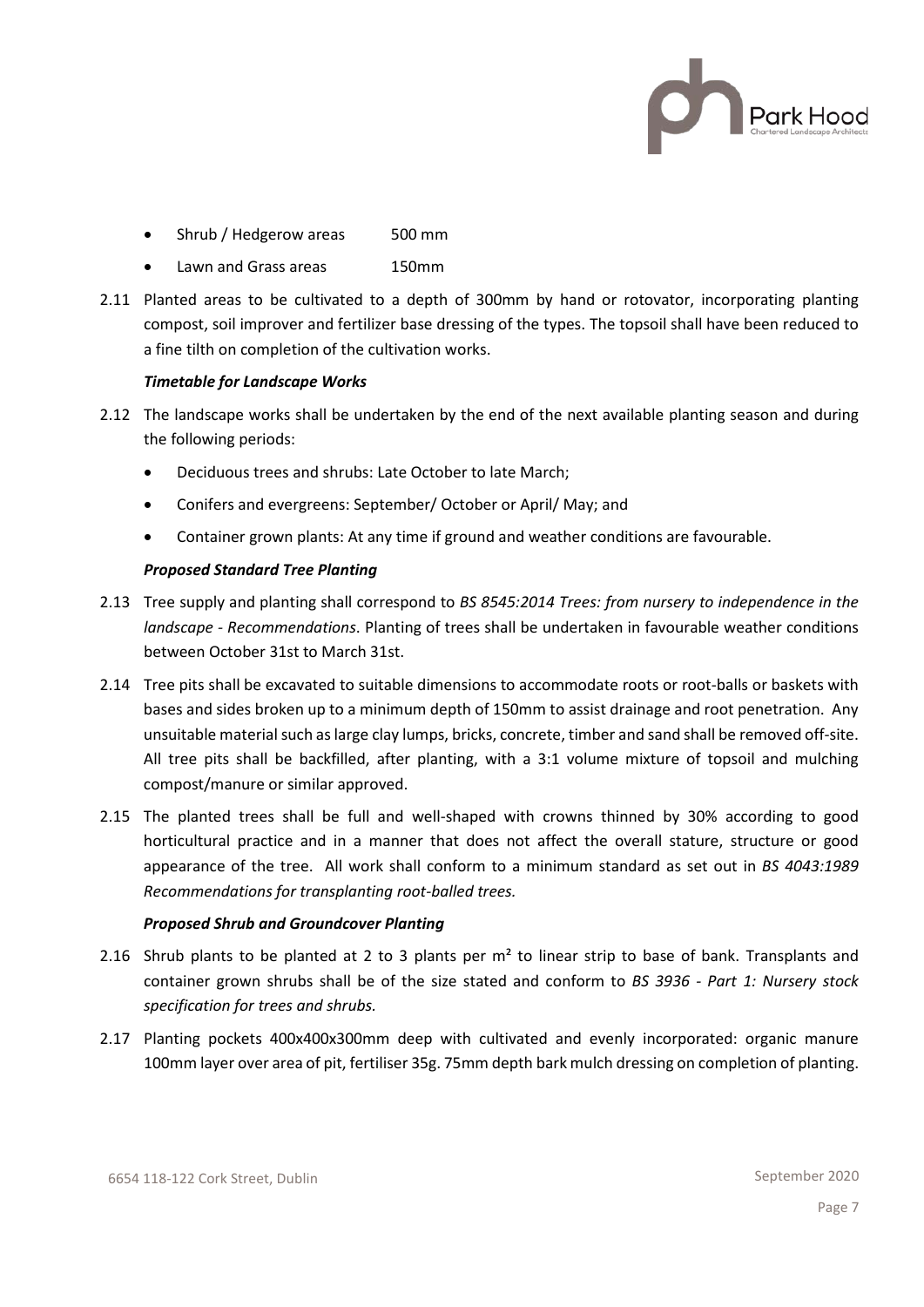

#### *Hedgerow Planting*

- 2.18 Hedgerow plants to be planted at 4 per linear meter (in double staggered row at 500mm centres) to top of bank. Transplants shall be of the size stated, shall conform to *BS 3936 - Part 1: Nursery stock specification for trees and shrubs*.
- 2.19 Planting pockets 400x400x300mm deep with cultivated and evenly incorporated: organic manure 100mm layer over area of pit, fertiliser 35g. 50mm depth bark mulch dressing on completion of planting.

#### *Grass Seeding*

2.20 Coburn's 'GreenLawn' mixture (or similar approved) suitable for general amenity areas. Sowing rate 35g per m².

#### *Sedum Green Roof*

2.21 Pre grown *Sedum* plant mix vegetation mats on 80-100mm extensive free draining substrate and filter fleece. All maintenance to Manufacturer's instructions. Refer to as built drawings for details of company.

#### *Performance Criteria*

- 2.22 Performance criteria are indicators for assessing the quality and success of the particular plant mixtures used for a purpose i.e. screen planting, seeding, tree planting etc. Such indicators will be based upon aspects such as:-
	- Health and condition of planting;
	- Plant growth; and
	- Achievement of desired visual effect.

## **3.0 LANDSCAPE SOFTWORKS – ESTABLISHMENT MAINTENANCE**

#### *General Introduction*

- 3.1 Establishment maintenance will form part of the landscape contractors works. The period of establishment maintenance will be 12 months after the completion of the planting and grassing works prior to handover.
- 3.2 Prior to handing over, all plants deaths shall be replaced, and all defects made good to the satisfaction of the landscape architect and/or the management company.

#### *Establishment Maintenance Operations – Amenity Grass Areas*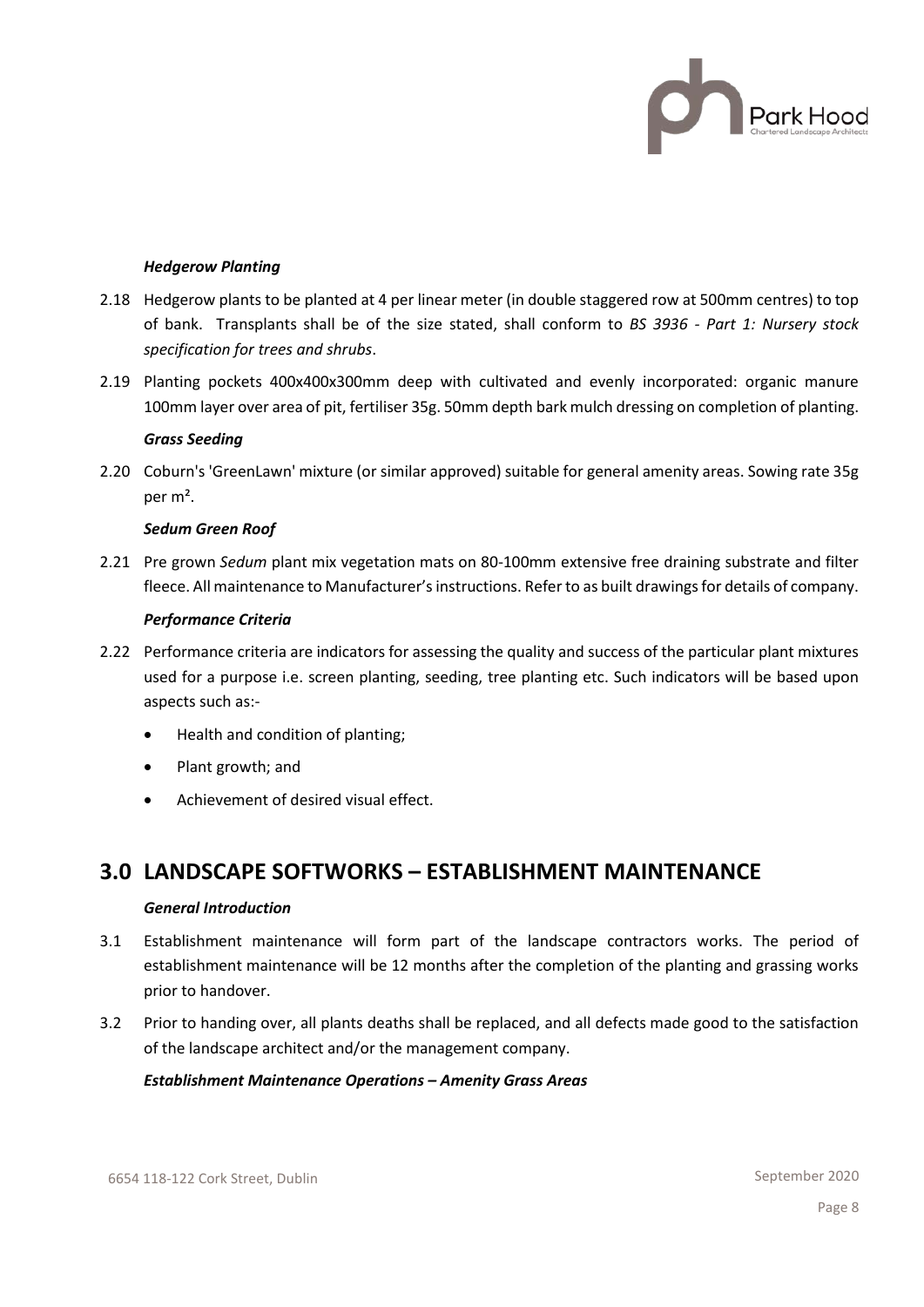

3.3 The developer and contractor shall be responsible for maintaining all grassed areas in a neat and tidy, weed free and litter free condition, throughout the complete growing season, or when the landscape works are completed, whichever is the later.

#### Works required prior to First Cut

3.4 When the new sward has reached a height of 50mm the contractor shall remove all loose debris, stones and rubbish above 25mm in any direction prior to cutting. Following the surface clearance and prior to cutting the contractor shall lightly roll all newly grassed areas with a smooth and even weight.

First Cut

3.5 All new grass sward shall be given first cut at least two days after rolling. The first cut shall leave not less than 35mm height.

#### Subsequent and Management

- 3.6 Grass shall be cut regularly (a total of 12-16 times during the growth season) to a length consistent with the season and quality of growth. The normal establishment of cut shall be 25mm. All arisings shall be removed if the height of the grass exceeds 100mm prior to cutting
- 3.7 All established grass areas shall receive an application of an approved top dressing (N:P:K) (20:10:10) at the rate of 15g/M2 as directed by the site management or landscape architect.
- 3.8 Any areas of settlement or local depressions shall be made up and re-sown by the contractor at his own expense.
- 3.9 The edges of seeded areas, adjacent to shrub beds and margins are to be carefully trimmed square and to a true line. The contractor should note that this also applies to the area around the base of trees planted in grass areas.
- 3.10 All areas of failed grass shall be reinstated using the seed mix as specified within the landscape contract, with ground cultivation prior to seeding meeting the same requirements.
- 3.11 All new grass areas shall be handed over as complete, well established sward at the end of the establishment maintenance period.

#### *Establishment Maintenance Operations – Planting operations*

- 3.12 Weed Control: All planted areas shall be kept entirely weed free throughout the establishment maintenance period, using approved residual and translocated herbicides, or mechanical means, or a combination of both.
- 3.13 Wind Firming: All plants shall be inspected at monthly intervals for wind firmness, and re-firmed as necessary.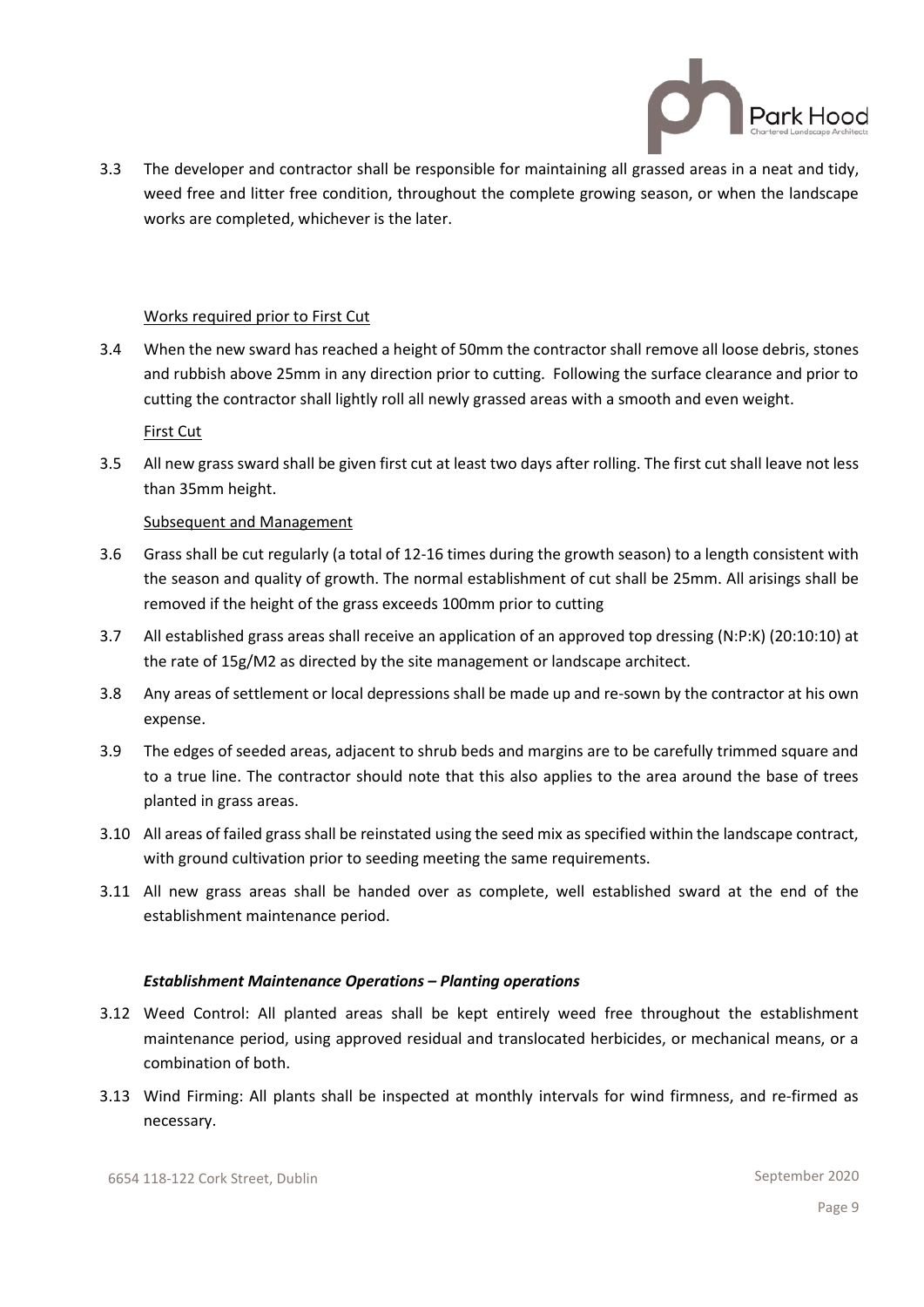

- 3.14 Stakes & Tree Ties Checking: Stakes shall be checked monthly for firmness, and re-firmed as necessary, and all tree and plant ties inspected and loosened as required.
- 3.15 Pruning: Shall be carried out on a monthly basis, and will include the removal of minor dead wood or damaged wood. Formative pruning shall be undertaken at the appropriate time of the year for the species involved in order to enhance the plants best feature e.g. flowering, stem colour etc.
- 3.16 Inorganic Fertilizer: All shrub-planting areas shall receive a fertilizer top dressing in July of 'Osmocote' slow release fertilizer (N:P:K) (18:11:10) to be lightly raked in.
- 3.17 Watering: All plants shall be watered as required during the establishment maintenance period to ensure survival of all plant material. Suggested water requirements for tree irrigation are as per following table.

| Table 3<br><b>Watering Requirements for Establishment Maintenance Period (days)</b>                                                                                                                                                                                                |                  |                          |             |                 |             |                       |             |                                       |             |
|------------------------------------------------------------------------------------------------------------------------------------------------------------------------------------------------------------------------------------------------------------------------------------|------------------|--------------------------|-------------|-----------------|-------------|-----------------------|-------------|---------------------------------------|-------------|
|                                                                                                                                                                                                                                                                                    | <b>Feathered</b> | Light<br><b>Standard</b> |             | <b>Standard</b> |             | <b>Heavy Standard</b> |             | <b>Extra Heavy</b><br><b>Standard</b> | Semi Mature |
| Girth (cm)                                                                                                                                                                                                                                                                         | 6                | $6-8$                    | $8 - 10$    | $10 - 12$       | $12 - 14$   | 14-16                 | $16 - 18$   | 18-20                                 | $20+$       |
| Height (m)                                                                                                                                                                                                                                                                         | $1.8 - 3.0$      | $2.4 - 2.7$              | $2.7 - 3.0$ | $3.0 - 3.6$     | $3.6 - 4.2$ | $4.2 - 4.8$           | $4.8 - 5.4$ | $5.4 - 6.0$                           | $6.0+$      |
| Estimated daily* transpiration<br>rate (litres)                                                                                                                                                                                                                                    | 1                | $\mathbf{1}$             | 1.2         | $\overline{2}$  | 3           | 4                     | 5           | 6                                     | $7+$        |
| Suggested first season summer<br>watering requirements (litres per<br>month)                                                                                                                                                                                                       | 36               | 36                       | 45          | 75              | 115         | 150                   | 190         | 220                                   | $300+$      |
| *Calculations for transpiration and suggested watering requirements are based on a typical Plane Tree in a tree pit ameliorate with 25% peat and<br>with a 50mm mulch layer. The figures are approximate and are for guidance only. Allow an extra day for every 10mm of rainfall. |                  |                          |             |                 |             |                       |             |                                       |             |

3.1 Litter Removal: Litter that may have accumulated in grass and planted areas must be lifted and removed from the site each month.

3.2 Failed Planting Areas: Prior to the end of the establishment maintenance period, the contractor will receive from the landscape architect a list of plant material that must be replaced by the contractor. Any plant material which has failed to establish, or has died, throughout this period must be replaced with healthy plant stock of similar specification at the contractors own expense. Successfully established plant material shall be those plants showing positive signs of growth i.e. shoot extension and growth over time. Breaking into leaf is not to be taken as evidence of successful establishment.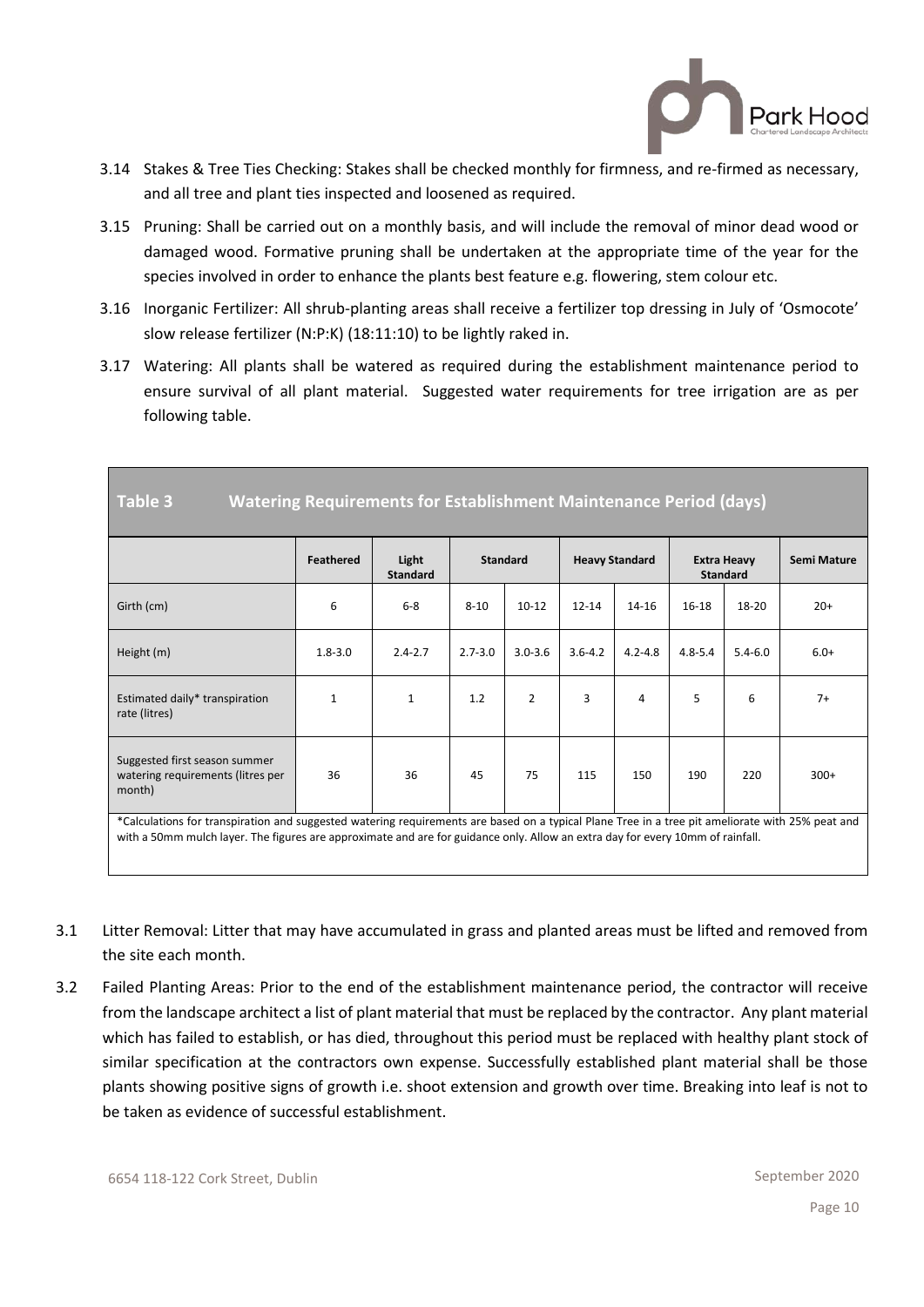

3.3 Handover of Planted Areas: All newly planted areas shall be handed over as complete and well established at the end of the establishment maintenance period.

## *Establishment Maintenance Operations – Sedum Green Roof*

All maintenance to Manufacturer's instructions. Refer to as built drawings for details of company.

- 3.4 Watering: Regular watering in the first weeks is crucially important. A quick establishment is important for the plants to cope with the harsh conditions on a roof.
- 3.5 Weed Control: Hand pulling weeds whilst they are very small will cause less damage to the Sedum. This is paramount as a simple grass weed will turn into a small lawn if a roof is not properly cared for during the first year.
- 3.6 All established areas of *Sedum* green roof shall receive an application of 'Osmocote' slow release fertilizer (N:P:K) (18:11:10) granular fertilizer in April and October at the rate of 10g/M2 as directed by the site management or landscape architect.
- 3.7 All areas of failed *Sedum* shall be reinstated using the mix as specified within the landscape contract, with ground preparation meeting the same requirements.
- 3.8 Debris: Removal of all debris and leaves from the roof surface, rainwater outlets, and gutters.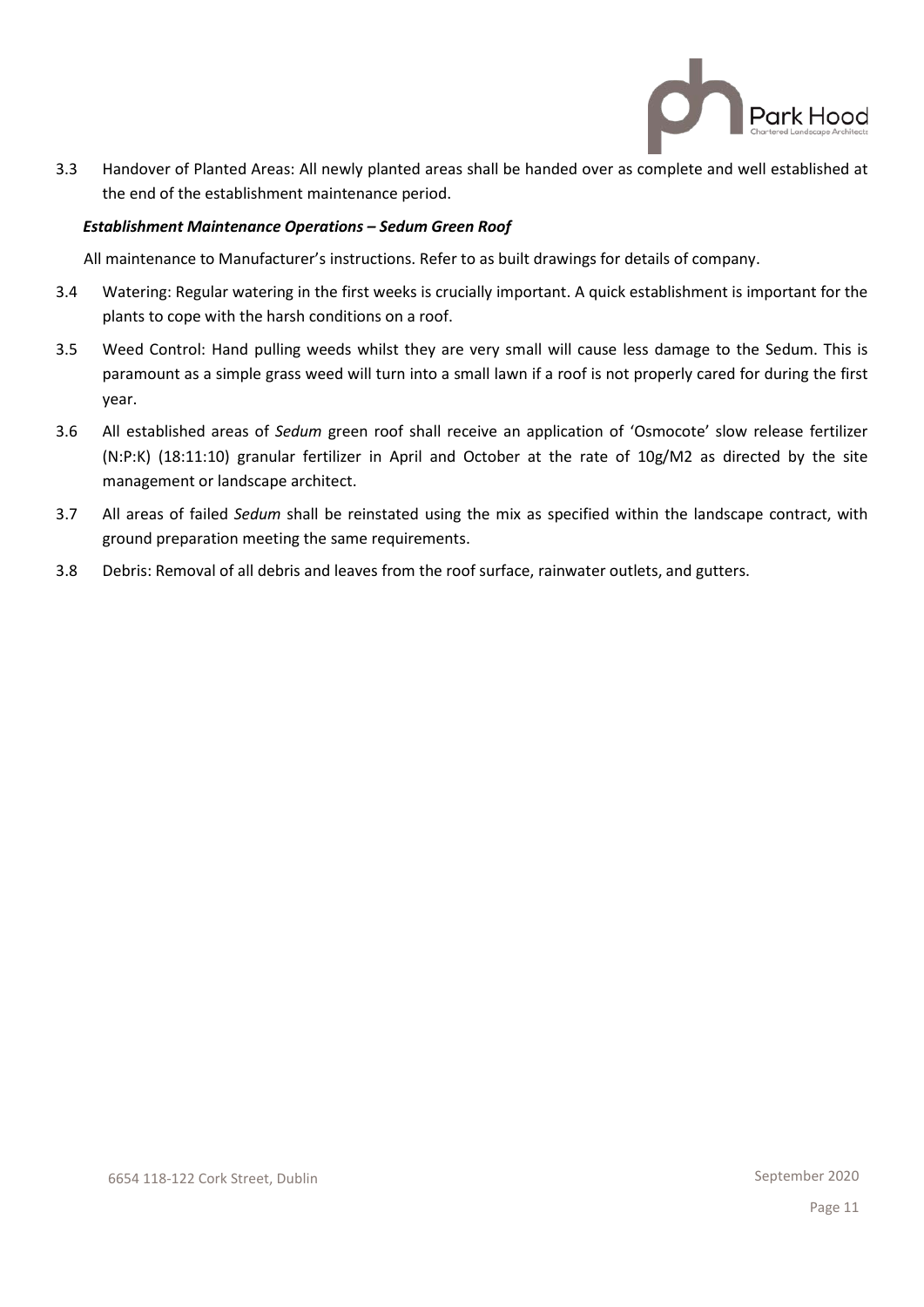

# **4.0 LANDSCAPE SOFTWORKS – LONG TERM MANAGEMENT**

## **Amenity Grass Areas**

- 4.1 Performance Criteria: Grassed areas shall have good grass cover without obvious bare patches.
- 4.2 Maintenance Objectives: To establish and maintain an even cover of grass sward*.*

## *Maintenance Operations Years 1 – 20*

- Grass Cutting: All grassed areas will be maintained between 20 40mm in height during April to August inclusive and between 30 – 50mm at all other times;
- Frequency of cuts may be up to 20 cuts per annum, dependent on the length of the growing season and weather, with the majority undertaken during the spring and summer months. Clippings may be let fly, but all adjacent hard surfaces shall be swept clean after cutting with all clippings removed to contractors tip;
- Grass Verges & Edges: All edges to grassed areas against buildings, footpaths, roadways, trees and any other obstruction shall be kept neat and tidy. Border edges shall be clipped and not exceed 50mm length at any time;
- Weeding: Spot weeding of isolated areas of weed infestation may be undertaken using an approved selective herbicide; and
- Reinstatement of failed areas: All areas of failed grass shall be reinstated using the seed mix as specified within the original landscape contract, with ground cultivation prior to seeding meeting the same requirements.

## **Groundcover and Shrub Planting Areas**

- 4.3 Performance Criteria: By year 5 all ground cover planting shall have achieved closed canopy and shall have been thinned and pruned.
- 4.4 Maintenance Objectives: To establish and maintain a weed free cover of healthy growth, clipped or pruned as necessary to give a neat and tidy finish contained within the planted area.

## *Maintenance Operations Years 1 – 3*

- Monthly inspection for wind firming and watering to establish good growth;
- Annual application of an approved fertilizer in July of 17:17:17, N:P:K at a rate of 30g/M2; and
- Remove and replace all dead, dying and diseased or vandalized plant material, replacements to be as originally specified within the main landscape contract or as agreed with Management Company.

## *Maintenance Operations Years 3 – 5*

• Annual application of an approved residual herbicide in the winter months, with removal or spot treatment with an approved translocated herbicide during the main growing season;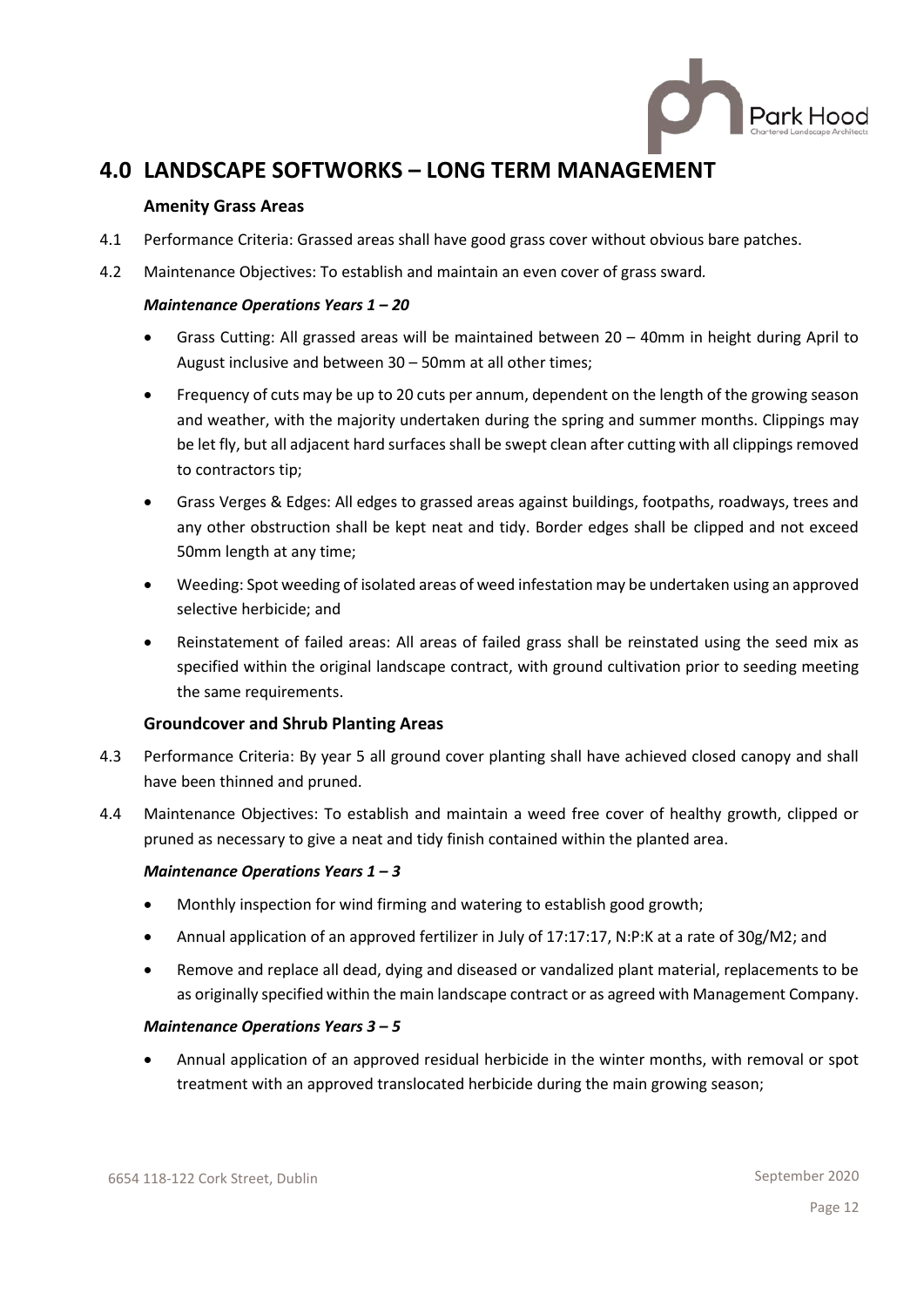

- In the appropriate season for the species involved, prune and tidy the plants removing dead, dying or diseased plant material;
- Selectively thin plants that are restricting the natural and attractive development of their neighbours; and
- Remove all arising from site.

## *Maintenance Operations Years 5 – 20*

Operations to include the above, plus:

- Bi annually prune and tidy the plants removing all dead, dying or diseased plant material from the site; and
- Replace as necessary all shrubs that are not contributing satisfactorily to overall objectives of the landscape management plan. Replacements shall be approved with the supervising officer.

## **Hedgerows**

4.5 Performance Criteria: All hedges shall have a complete canopy and be managed to form a continuous impenetrable thicket to the desired height by year 5.

## *Maintenance Operations Years 1 – 3*

- Monthly inspection for wind firming and watering as required ensuring establishment and survival of plant material;
- Pruning shall be directed at maintaining true and even levels as necessary during the growing season, with all arisings removed from site;
- The first cut can commence when all danger of frost has receded. When cutting avoid strong sunlight, best carried out on a dull and wet day;
- The last cut shall commence no later than 4 weeks before the first frost. Annual application of an approved fertilizer in July of 17:17:17, N:P:K at a rate of 30g/M2;
- Maintain the planted area weed free by applying an annual dressing of an approved residual herbicide in the winter months and spot treatment with an approval translocated herbicide during the growing season; and
- Remove and replace all dead, dying, diseased or damaged plant material, replacements to be as originally specified within the main landscape contract, or as agreed with management company representative.

## *Maintenance Operations Years 3-20*

Operations to include the above, plus:

• Maintain top and side of hedges in a rectangular profile using suitable, approved mechanical methods, to true and even levels. Remove any cuttings lodged in the surface of the hedge and rake up and remove all arisings; and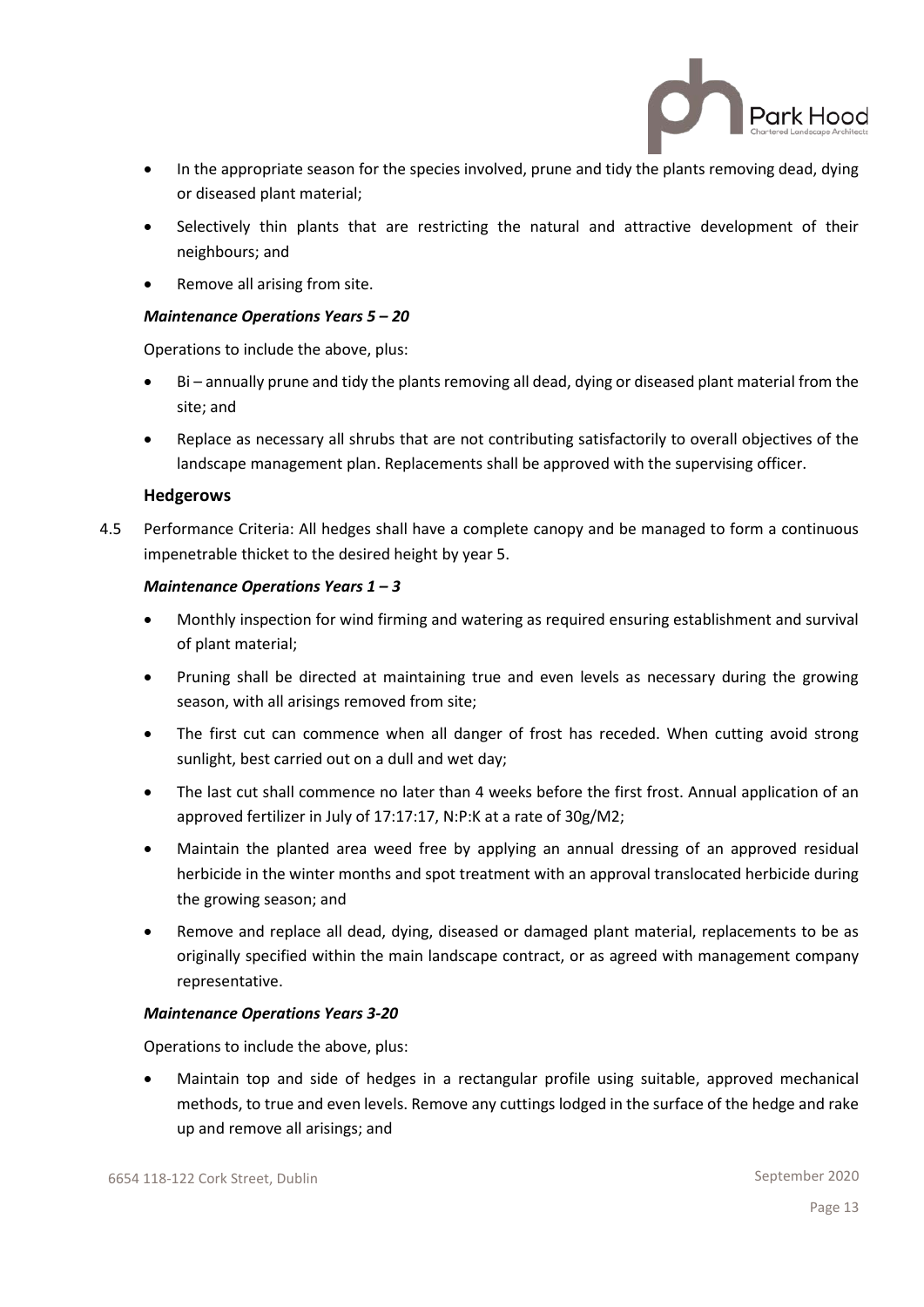

• Maintain weeds or grass growth at the base of the hedge to a maximum height of 100mm by regular hand cutting or by application of an approved residual herbicide.

## **Standard Tree Planting**

- 4.6 Performance Criteria: To provide a healthy growing tree that contributes to the overall aesthetics of the landscape.
- 4.7 Maintenance Objectives: To ensure establishment and maintenance of trees with a well-shaped habit*.*

## *Maintenance Operations Years 1 – 3*

- Monthly inspection for wind firming and watering as required ensuring establishment and survival of plant material (fortnightly during dry spells);
- Bi-monthly tree tie check to ensure that the trees are not being strangled by support. Loosening of trees ties as necessary;
- Maintain a 1m diameter area of weed free soil around the base of each tree by hand. This to be carried out monthly during the main growing season and bi-monthly thereafter;
- Annual application of an approved fertilizer in July of 17:17:17, N:P:K at a rate of 60g/tree;
- Remove and replace all dead, dying, diseased or damaged plant material, replacements to be as originally specified within the main landscape contract, or as agreed with the supervising officer;
- Prune the trees to remove any dead, dying or diseased shoots and limbs to create a balanced form for future growth, remove; and
- Tree Guards and Grilles: Where supplied and fitted, tree guards (mild steel and 'Weldmesh') are to be inspected, re-fixed or replaced as necessary to original specification and to prevent chaffing of tree.

## *Maintenance Operations Years 3-5*

Operations to include the above, plus:

• Removal of tree stakes, tree ties and tree guards as necessary, as trees become wind firm and established to prevent strangulation of tree.

## *Maintenance Operations Years 5-20*

Operations to include the above, plus:

- Some selective thinning of tree groups may be required during this period, at years 10 and 20;
- Visibility Splays: Any vegetation other than grass on visibility splays or road sight lines will be kept to below 600mm above channel lines on road. In addition, the visibility splay will be kept free of all structures or vegetation other than that approved in the planning consent.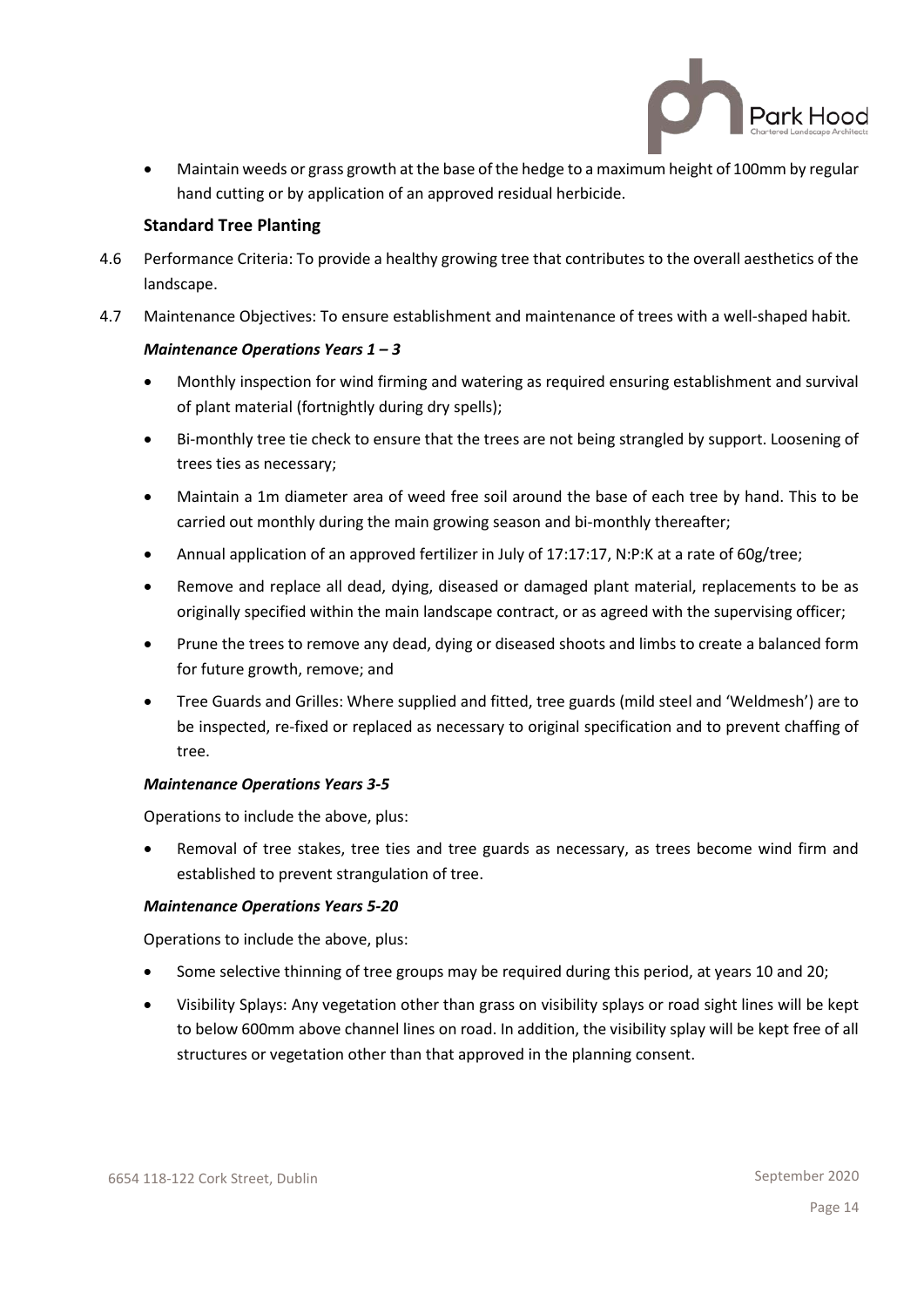

## *Sedum Green Roof*

- 4.8 All maintenance to Manufacturer's instructions. Refer to as built drawings for details of company.
- 4.9 Performance Criteria: Areas shall have good coverage without obvious bare patches.
- 4.10 Maintenance Objectives: To establish and maintain an even cover of *Sedum.*

## **Maintenance Operations Years 1 – 20**

- Minimum 4 no inspections on all roofs to align with the growing season and throughout with one visit in the winter, and one in August to cutting and remove flowers.
- Hand pulling weeds whilst minimum 4 no times per year.
- Foot traffic to be kept to a minimum in spring in advance of the flowering season.
- All established areas of Sedum green roof shall receive an application of 'Osmocote' slow release fertilizer (N:P:K) (18:11:10) granular fertilizer in April and October at the rate of 10g/M2 as directed by the site management or landscape architect.
- All areas of failed Sedum shall be reinstated using the mix as specified within the landscape contract, with ground preparation meeting the same requirements.

## **Maintenance Operations Years 3 – 20**

## **Watering**

4.11 In any period of extended drought ensure survival of all plants, for recommended water requirements refer to Table 3 for guidance.

## **Mature Trees**

- 4.12 Management Objectives:
	- To maintain the trees in as healthy and attractive condition for as long as possible;
	- To ensure continuity in tree cover and their contribution to the landscape structure, biodiversity, and screening/amenity value of the site;
	- To ensure that trees are healthy and safe, particularly in places in proximity to residential properties and with public access. and
	- In certain locations, arising's from woodland management activity can be used as basis for opportunities for amphibians, invertebrates and bryophytes micro-habitats by leaving piles of dead wood or recumbent dead logs.

## *Maintenance Operations – Annual and Occasional*

• Trees should be regularly visually checked for the presence of any diseased or rotten wood; fungal or other infections/disease; and stability. If any such issues are identified, then the advice of qualified Arboricultural consultant should be sought immediately;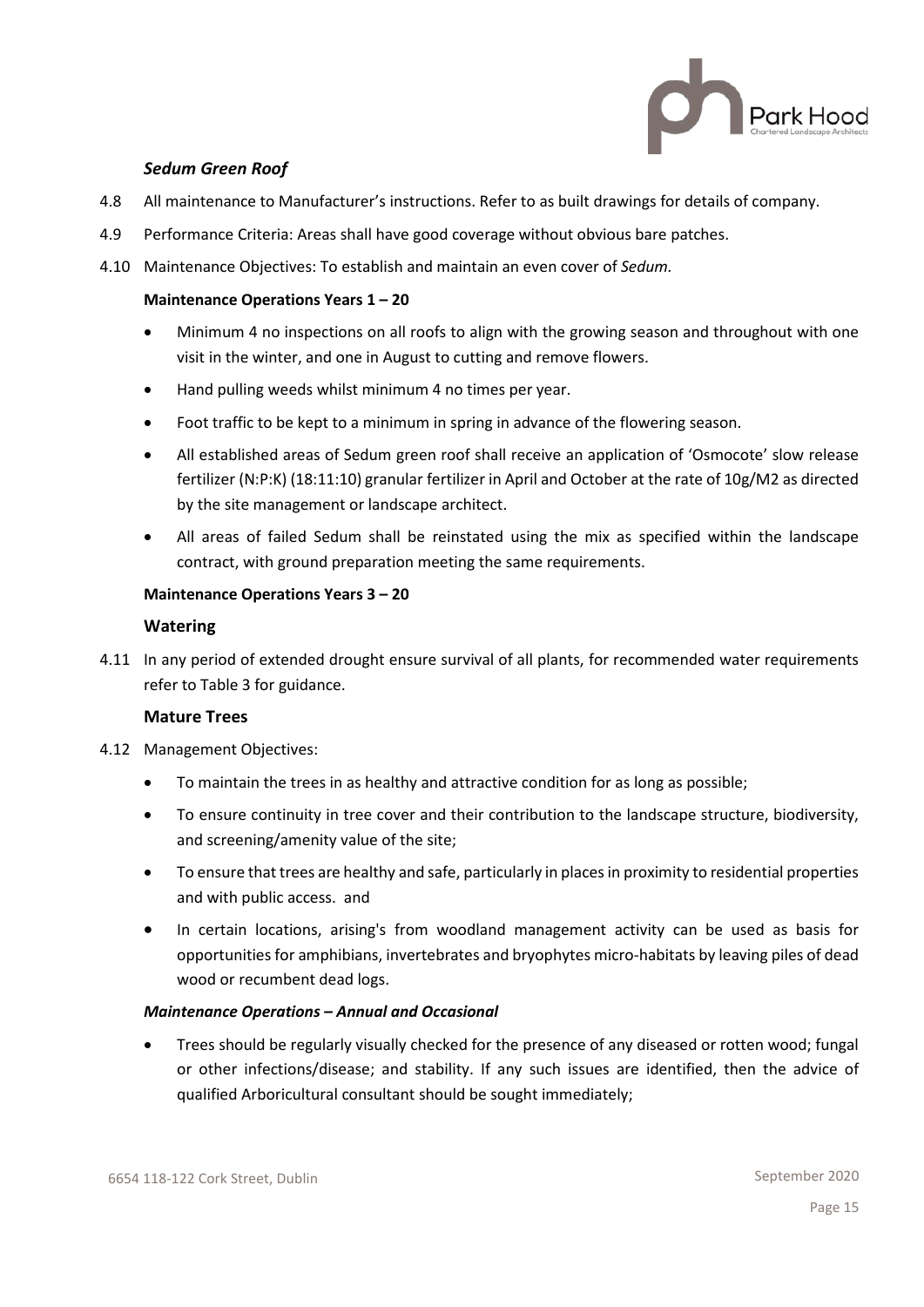

- The health of the trees shall be monitored and any works required for health and safety or to promote the health and sustainability of existing trees shall be identified, scheduled and actioned at a suitable time of year;
- Any works recommended for each tree should be documented and a formal application made to the Council (if required) with the exception of the removal of dead wood in advance of the works being undertaken wherever necessary;
- All works should be completed at an appropriate time of year and in accordance with relevant EU wildlife legislation. Where possible this should be outside of the bird nesting season (i.e. between October through to March inclusive). In any event according to the nature of the works, there may be an additional requirement for monitoring or a watching brief by a qualified ecologist to ensure there are no nesting birds or bats present;
- All works shall be carried out by a skilled, qualified and approved Arboricultural Contractor in accordance with *BS3998: 2010 'Tree Work - Recommendations*. All personnel will be familiar with the content of these guidelines prior to commencing work within the site;
- All brushwood and logs that result from surgery and felling of trees on site shall be removed off site. Brushwood may be chipped on site, but all wood chippings resulting from these operations shall be raked up, bagged and removed;
- Where surgery works affect carriageways or public roads, the Arboricultural Contractor shall ensure the relevant permissions and road control permits are obtained, and all necessary health and safety parameters are met;
- Selective thinning and coppicing of existing scrub and trees is to be assessed on site. This will allow trees and shrubs to develop diversity of form and different types of nesting, feeding and foraging habitat and extend the potential life of individual plants. Additional thinning of the scrub areas may be required at intervals following an initial selective thin and coppice. The timing of thinning should be informed by an assessment on site. A competent person, such as a qualified arboriculturist should plan thinning and coppicing operations. All thinning and coppicing operations should be undertaken between October and February;
- Any tree that dies or is necessarily felled, but which is not removed as part of a programme of thinning or coppicing, shall be replaced with a tree of appropriate species and stock size. Such replacement shall be with a tree of either the same or similar species as those existing. Replacement and enhancement planting is best undertaken during the planting season (November through to March inclusive.); and
- Possible damage to drainage/services and adjoining building foundations must be considered before choosing a replacement tree species and location.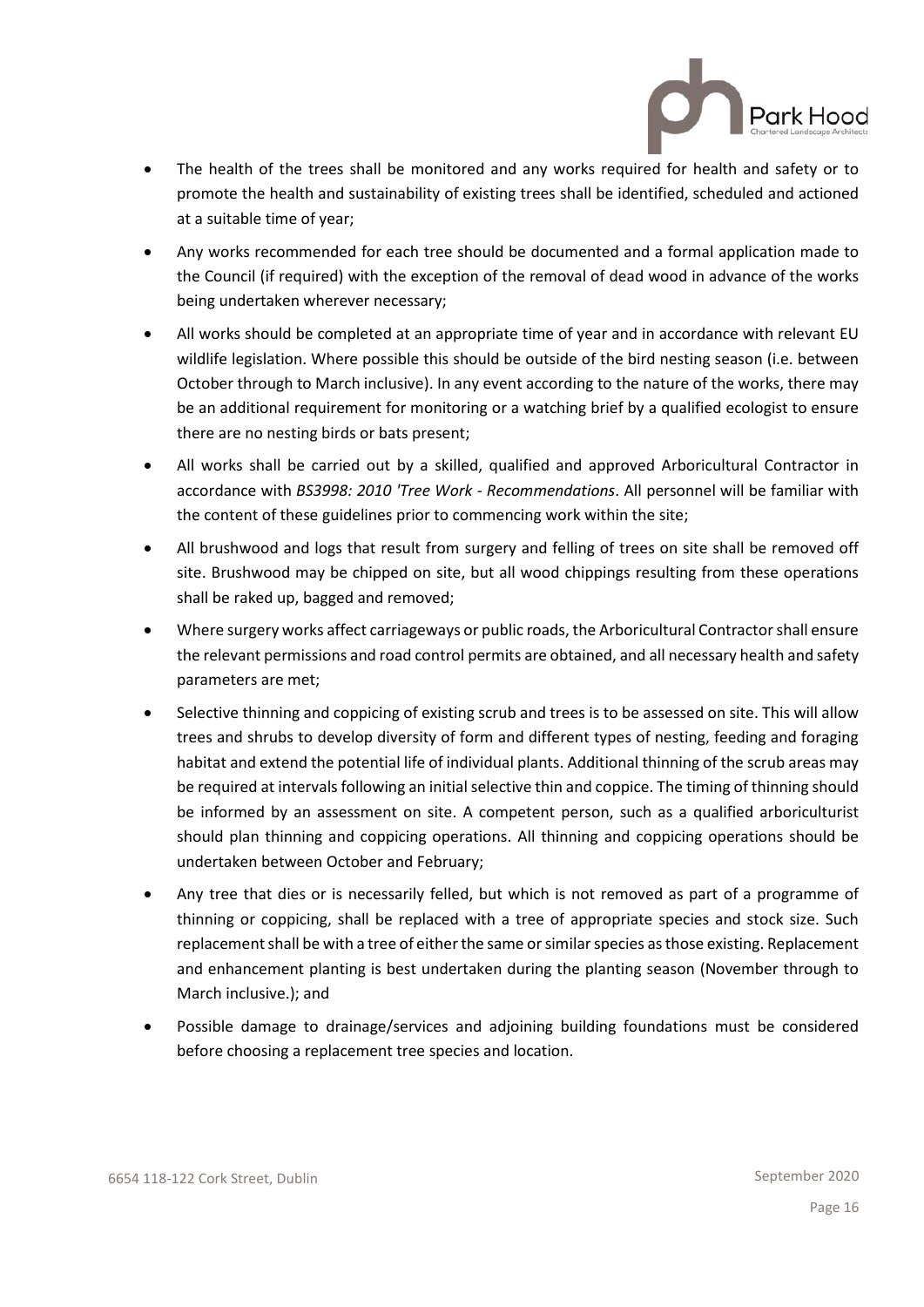

## **Monitoring Objectives and Performance Criteria**

- 4.13 At the end of the defects liability period (1 year), the overall soft landscape areas shall be in a visually neat and tidy condition and completed to the contract specification prior to handing over to the appointed management company. The management company will inspect all areas of seeding and planting regularly throughout the year, to ensure the landscape management objectives are achieved.
- 4.14 The landscape sub-contractors with responsibility for the site shall record all site visits, maintenance operations undertaken and any other significant events i.e. fire, theft or vandalism of plant materials. This information shall be used to prepare an annual report at the end of each year that will summarize maintenance operations together with an assessment by the contractor of the current state of the site.
- 4.15 The appointed supervising officer shall prepare a long-term review after years 5, 10, 15 and 20. This report shall summarize the management undertaken together with an assessment of the performance of the landscaped areas against the performance criteria stated within this plan. This review shall include recommendations for improving the management plan, if necessary dependant on findings.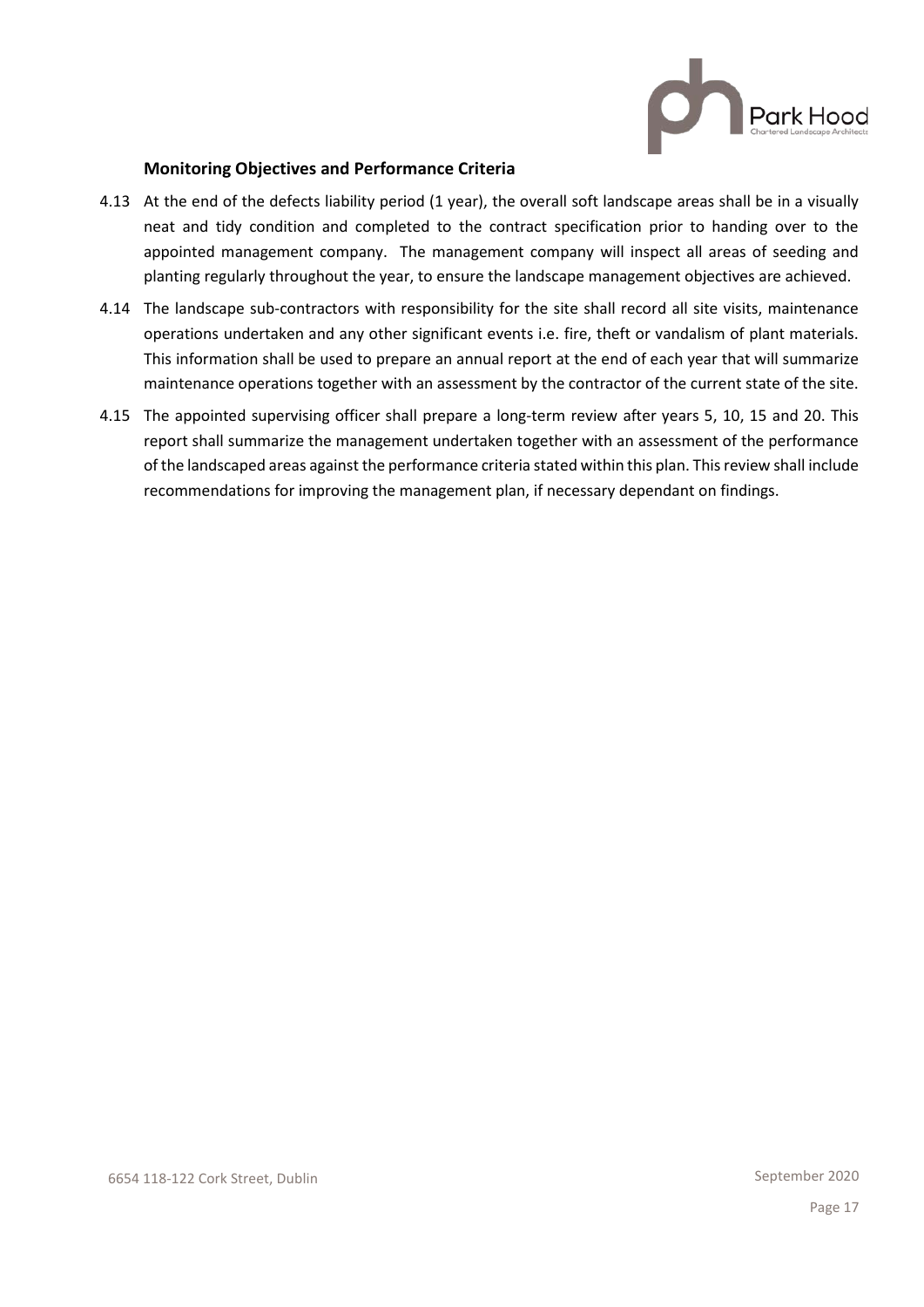

# **5.0 LANDSCAPE HARDWORKS – LONG TERM MANAGEMENT**

## **Paved Areas**

- 5.1 Performance Criteria: All hard surface areas shall remain in good repair and free of any trip hazards.
- 5.2 Maintenance Objectives: To repair any sunken/raised paving elements, making good damaged units or subsistence to match original materials and retain the paved areas in clean condition.

## *Maintenance Operations*

- Annual inspections of hard surface areas and maintenance carried out as necessary e.g. re-pointing as required;
- Sweep with pedestrian equipment and dispose arisings (1 x per month, March September);
- Apply herbicide, weed wipe (1 x per year); and
- Clean paved surfaces according to manufacturer's recommendations including removal of stained surfaces and removal of chewing gum.

## **Fencing, Barriers & Bollards**

- 5.3 Performance Criteria: All fences shall remain in good visual condition.
- 5.4 Maintenance Objectives: To repair any damaged elements and ensure barriers succeed in design objective e.g. protect planting

## **Maintenance Operations**

- Annual inspections of hard works areas and maintenance carried out as necessary;
- Extension or strengthening of barriers as required;
- Clean bollards and barriers only according to manufacturer's recommendation; and
- Repaint fencing as required and as per manufacturer's recommendation.

## **Walls and Copings**

- 5.5 Performance Criteria: All walls, planters and copings shall remain in good visual condition.
- 5.6 Maintenance Objectives: To repair any structural damage as required and retain surfaces in clean condition.

## **Maintenance Operations**

- Annual inspections of hard surface areas and maintenance carried out as necessary;
- Maintain and clean painted surfaces;
- Remove graffiti as required; and
- Repaint and/or re-point as required and as per manufacturer's recommendation.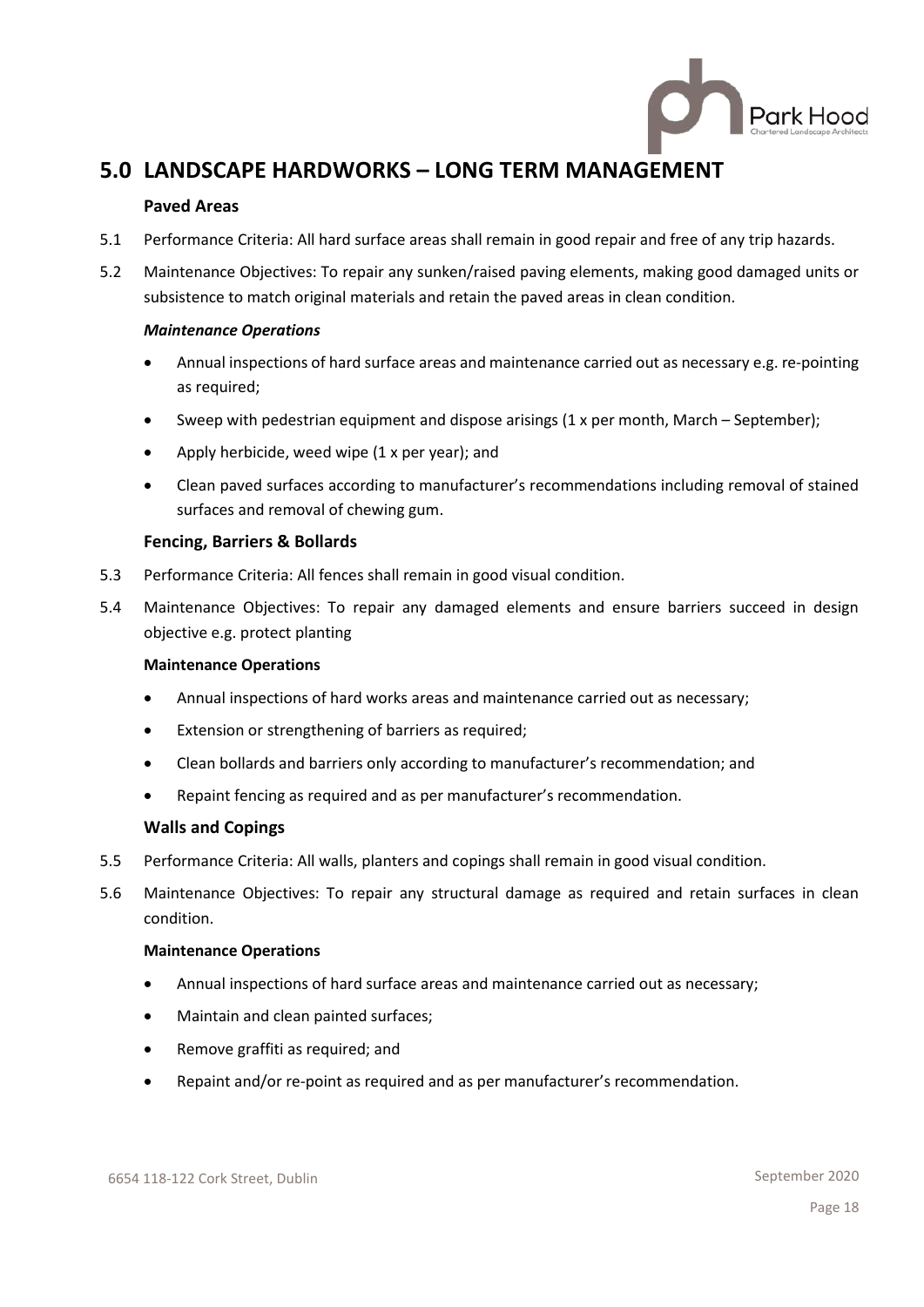

## **Street and Courtyard Furniture**

- 5.7 Performance Criteria: All street furniture shall remain in good visual and workable condition;
- 5.8 Maintenance Objectives: To repair any structural damage as required and retain surfaces in clean condition.

#### **Maintenance Operations**

- Annual inspections and maintenance carried out as necessary;
- Maintain and clean surfaces, remove graffiti as required;
- Repaint as required and as per manufacturer's recommendations;
- Remove severely damaged and broken street furniture immediately; and
- All repair works to be carried out according to the latest H&S and BS legislation.

#### **Litter Bins**

- 5.9 Performance Criteria: All litter bins should remain in good visual condition and hygienic condition
- 5.10 Maintenance Objectives: To maintain litter bins in clean condition

#### **Maintenance Operations**

- Empty litter bins and remove contents to tip;
- To retain the litter bin in clean condition;
- To replace any damaged litter bin as per original selection; and
- Clean and/or repaint as required and as per manufacturer's recommendation.

## **Light Fittings**

- 5.11 Performance Criteria: All external lighting within public realm areas should remain in good working order and good visual condition
- 5.12 Maintenance Objectives: To maintain lighting fitting in good working order.

#### **Maintenance Operations**

- Regular inspections and repair as necessary;
- Clean and/or repaint as required and as per manufacturer's recommendation;
- All repair works to be carried out according to the latest H&S and BS legislation; and
- All repair works to be inspected and signed off by a certified electrician.

#### **Litter Operations**

- 5.13 Performance Criteria: To maintain as far as possible a clean, litter free environment.
- 5.14 Maintenance Objectives: Collect and remove from site all extraneous matter on a regular basis so that its presence is not detrimental to the appearance of the site.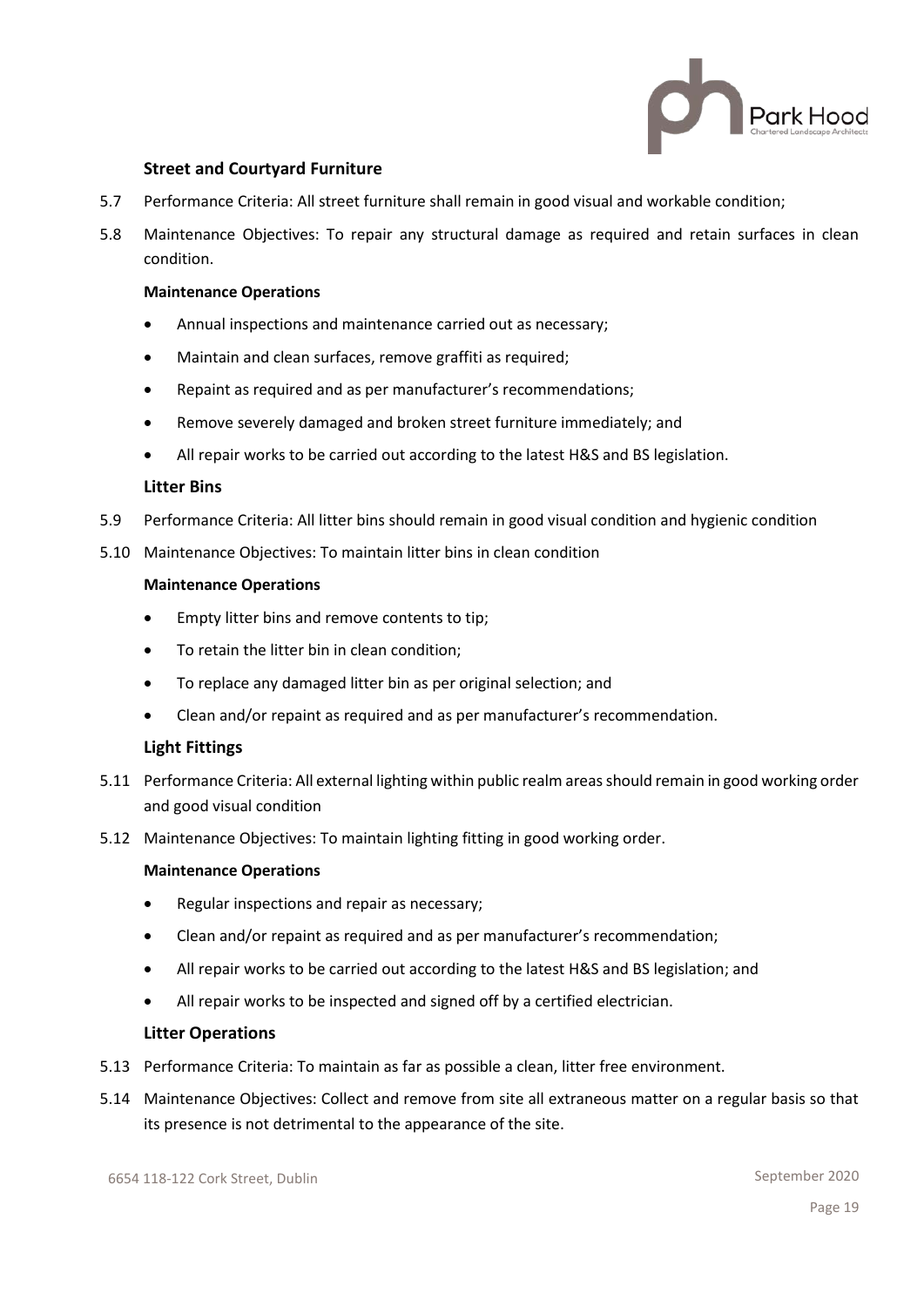

- Collect and remove to contractor's tip all extraneous rubbish not arising from routine maintenance works which is detrimental to the appearance of the site. This rubbish to include stones, bricks debris, paper, confectionery and other wrappings, bottle, cans and plastic containers;
- Collect and remove to the contractors tip all extraneous matter which has been deliberately deposited on site by persons known or unknown; and

## **6.0 GENERAL SUMMARY**

## *Introduction*

- 6.1 All works, materials and operations will be in accordance with relevant legislation, British Standards, Regulations (including the CDM Regulations) and Codes of Practice.
- 6.2 It is important that all maintenance activities, significant events, surveys and monitoring activities are recorded. These provide an effective database against which the effects of maintenance and management activities can be assessed.
- 6.3 The landscape contractor responsible for maintaining the site shall maintain a record of site visits and the maintenance operations undertaken. The landscape contractor shall also record any significant events, i.e. fire, theft or vandalism of plant material or fencing. Specialist Contractors may be used on an as needs basis to complete specialist operations and/or occasional works.

## *Process for Monitoring and Review*

- 6.4 The Landscape Management Plan and maintenance schedules will be monitored and assessed for their effectiveness on an annual basis for the first five years following the completion of the development. The review will include advice from specialist consultants as required (such as a qualified arboriculturist and ecologist), the Landscape Management Contractor and other stakeholders including representative(s) from the Council and residents association. The review shall include (as appropriate):
	- Technical Reports advising on particular aspects such as protected species, general management and health & safety issues;
	- Records / Attendance sheets demonstrating the maintenance work undertaken;
	- Site visit to assess landscape components, condition, and need for any mitigation or enhancement; and
	- Record and Minutes.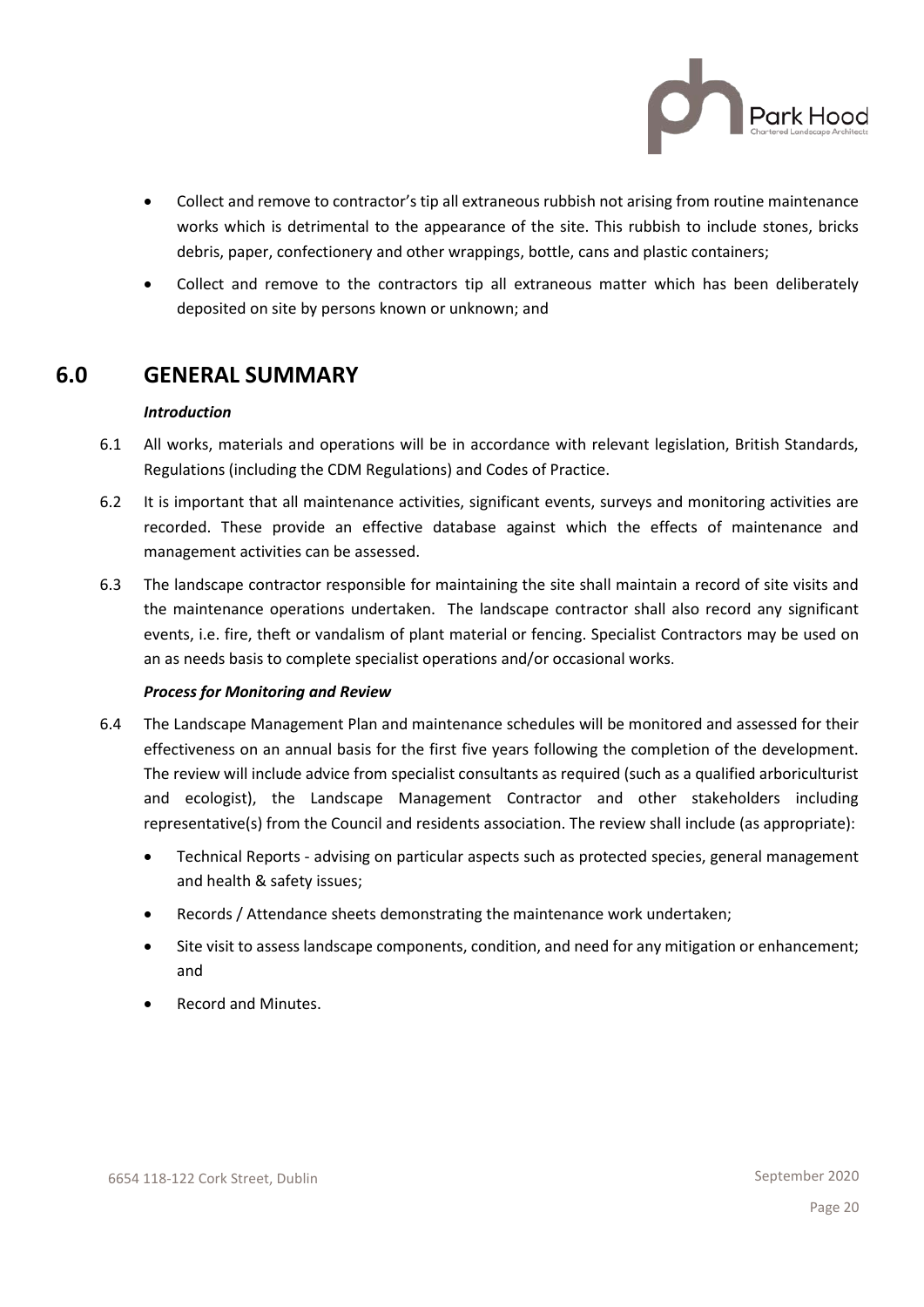

#### *Annual Reviews*

- 6.5 The landscape contractor will prepare an annual report at the end of each year of maintenance that shall be made available to the appointed member of the management committee supervising the maintenance contract.
- 6.6 The report will include a summary of the maintenance tasks undertaken during the course of the year together with an assessment by the landscape contractor of their perceived effects be they positive or negative. The appointed member will prepare a long-term review report after 5, 10 and 15 years of the maintenance contract.
- 6.7 The report shall include a brief summary of the preceding period of the management plan together with an assessment of the performance of the landscape areas against the performance criteria stated in this plan. The review shall also include recommendation for future maintenance including potential remedial or enhancement works.

#### *Five Year Review*

6.8 The Landscape Management Plan will be reviewed every five years, or as required to ensure the satisfactory management of the landscape in perpetuity.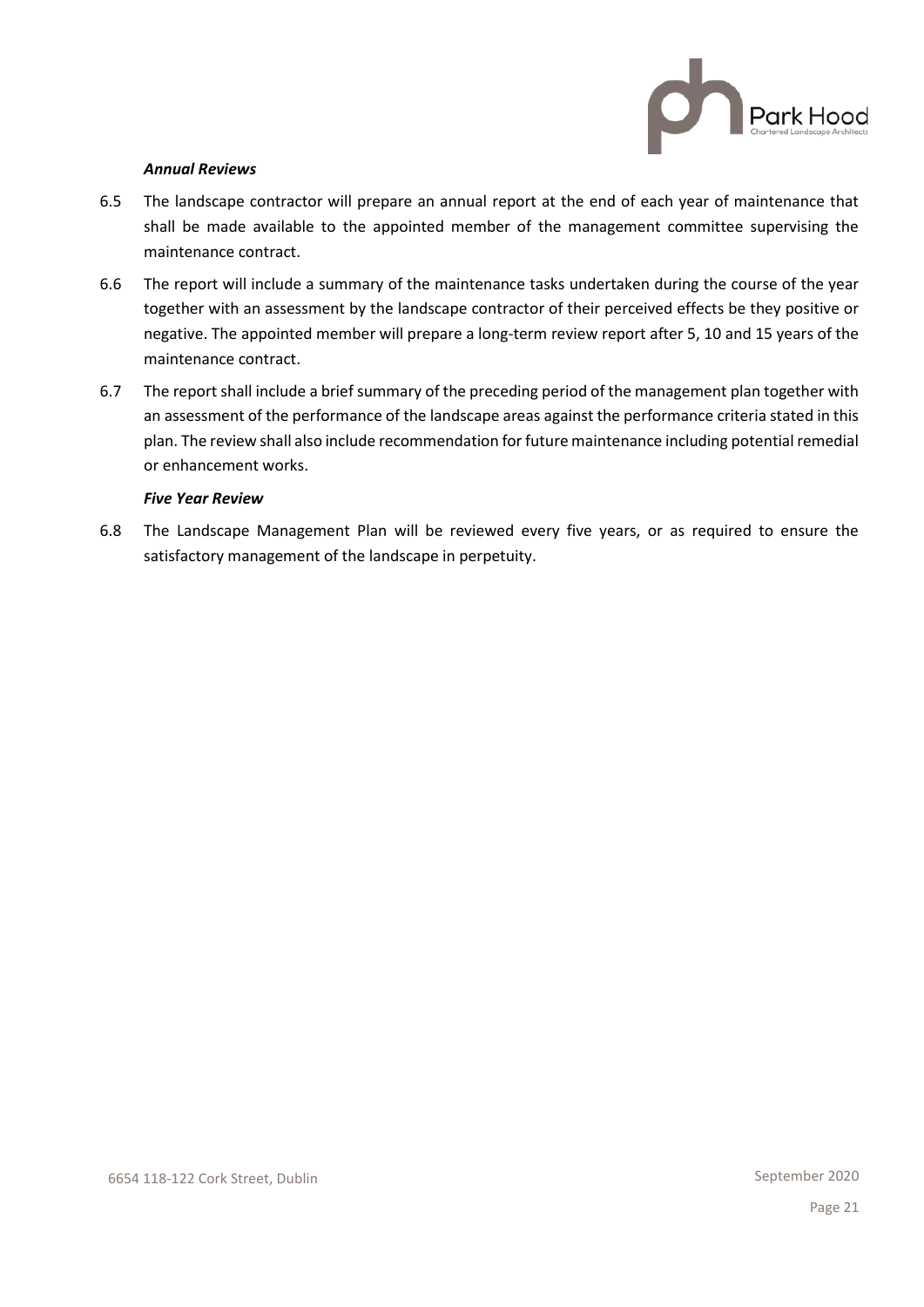

| <b>SAMPLE MAINTENANCE REPORT</b>                 |                 |                                |  |  |  |
|--------------------------------------------------|-----------------|--------------------------------|--|--|--|
| <b>Date</b>                                      |                 | Weather                        |  |  |  |
| <b>Start Time</b>                                |                 | <b>Finish Time</b>             |  |  |  |
| <b>Personnel on Site</b>                         |                 |                                |  |  |  |
| <b>Staff Names</b>                               |                 | <b>Skills</b>                  |  |  |  |
| <b>Tasks Undertaken</b>                          |                 |                                |  |  |  |
| <b>Management Tasks</b>                          | <b>Tick Box</b> | <b>Comments</b>                |  |  |  |
| <b>Cutting Grass</b>                             |                 |                                |  |  |  |
| Weeding                                          |                 |                                |  |  |  |
| <b>Strimming Meadow</b>                          |                 |                                |  |  |  |
| Pruning                                          |                 |                                |  |  |  |
| Dead-heading                                     |                 |                                |  |  |  |
| <b>Litter Picking</b>                            |                 |                                |  |  |  |
| <b>Weed Spraying</b>                             |                 | Specify chemicals and location |  |  |  |
|                                                  |                 |                                |  |  |  |
| Other                                            |                 |                                |  |  |  |
| <b>Tasks incomplete</b>                          |                 |                                |  |  |  |
| <b>Specify Reasons</b><br><b>Management Task</b> |                 |                                |  |  |  |
|                                                  |                 |                                |  |  |  |
|                                                  |                 |                                |  |  |  |
| <b>Management and Maintenance Notes</b>          |                 |                                |  |  |  |
|                                                  |                 |                                |  |  |  |
|                                                  |                 |                                |  |  |  |
| Date of next site Visit                          |                 |                                |  |  |  |
| <b>Management Signoff</b>                        |                 |                                |  |  |  |
| <b>Site Foreman</b>                              |                 | <b>Signature</b>               |  |  |  |
| <b>Approved Manager</b>                          |                 | Signature                      |  |  |  |

# **Appendix A Sample Management and Maintenance Report**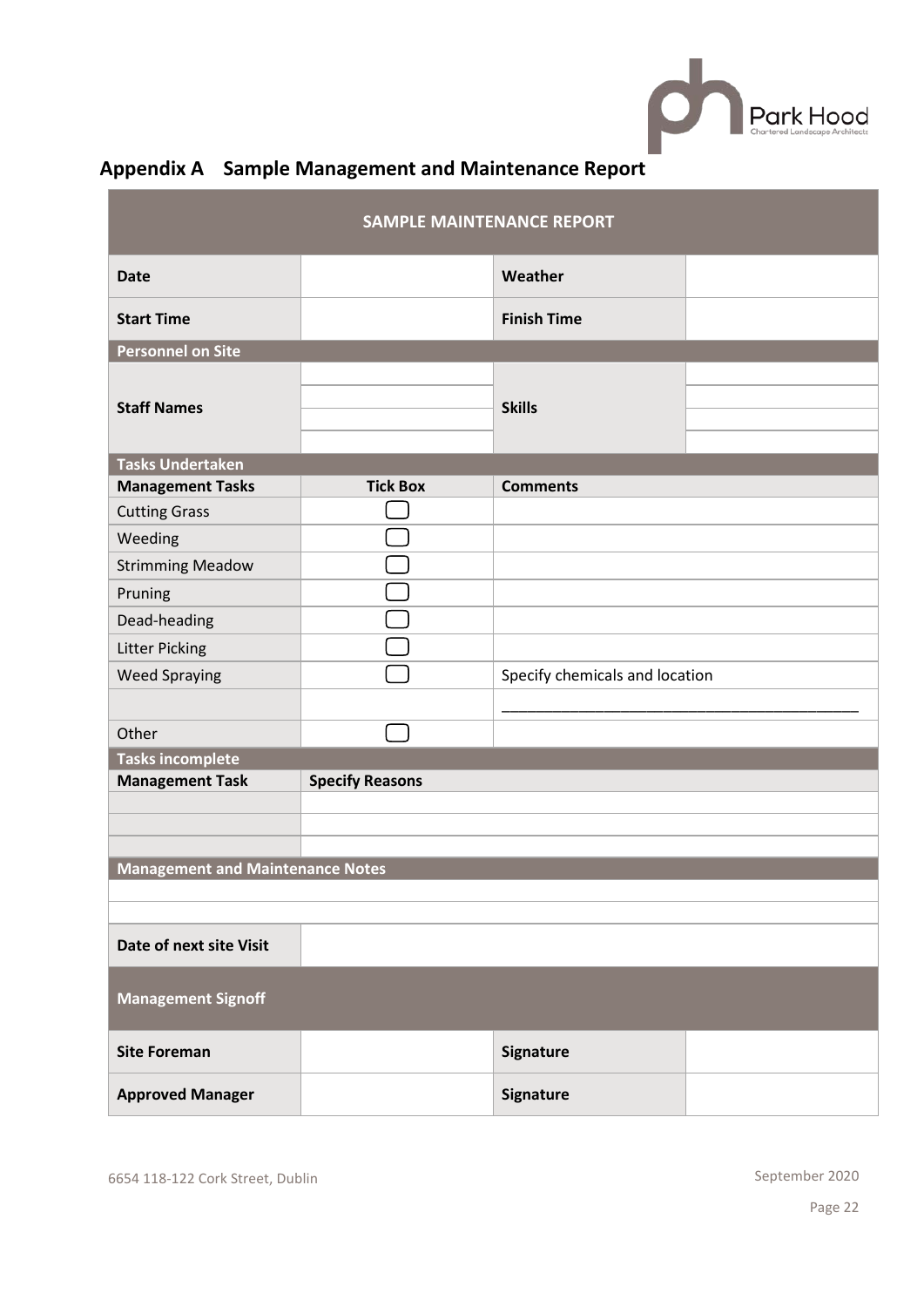

## **Appendix B Specifications for Replacements - Post planting**

## **Plant Material Generally**

- B1 Trees, shrubs and other plant materials as specified on the drawing shall be supplied from an approved source. Landscape products will be obtained from sustainable sources and from suppliers committed to sustainability.
- B2 All trees and shrubs shall correspond exactly with the species, varieties and sizes shown on the planting plan, and shall comply with the relevant sections of *BS 3936 - Part 1: Nursery stock specification for trees and shrubs.*
- B3 All shrubs, hedging plants, whips, feathered whips and climbing plants shall be properly grown, healthy, well established nursery transplants of good form, stock & strain, and shall have a well-developed fibrous root system.

## **Trees and Woodland Areas**

- B4 All trees shall have a well balanced crown with an established framework of branches consistent with the species, a single straight stem and a well-developed fibrous rooting system.
- B5 Bare rooted trees, where specified shall conform to the above.
- B6 Root-balled trees, where specified shall be supplied with a root-ball of diameter and depth appropriate to the size and species of the tree. The minimum diameter shall be no less than ten times the diameter of the stem measured at 300mm above ground level. The root-ball shall be thoroughly moistened, prior to lifting from the nursery.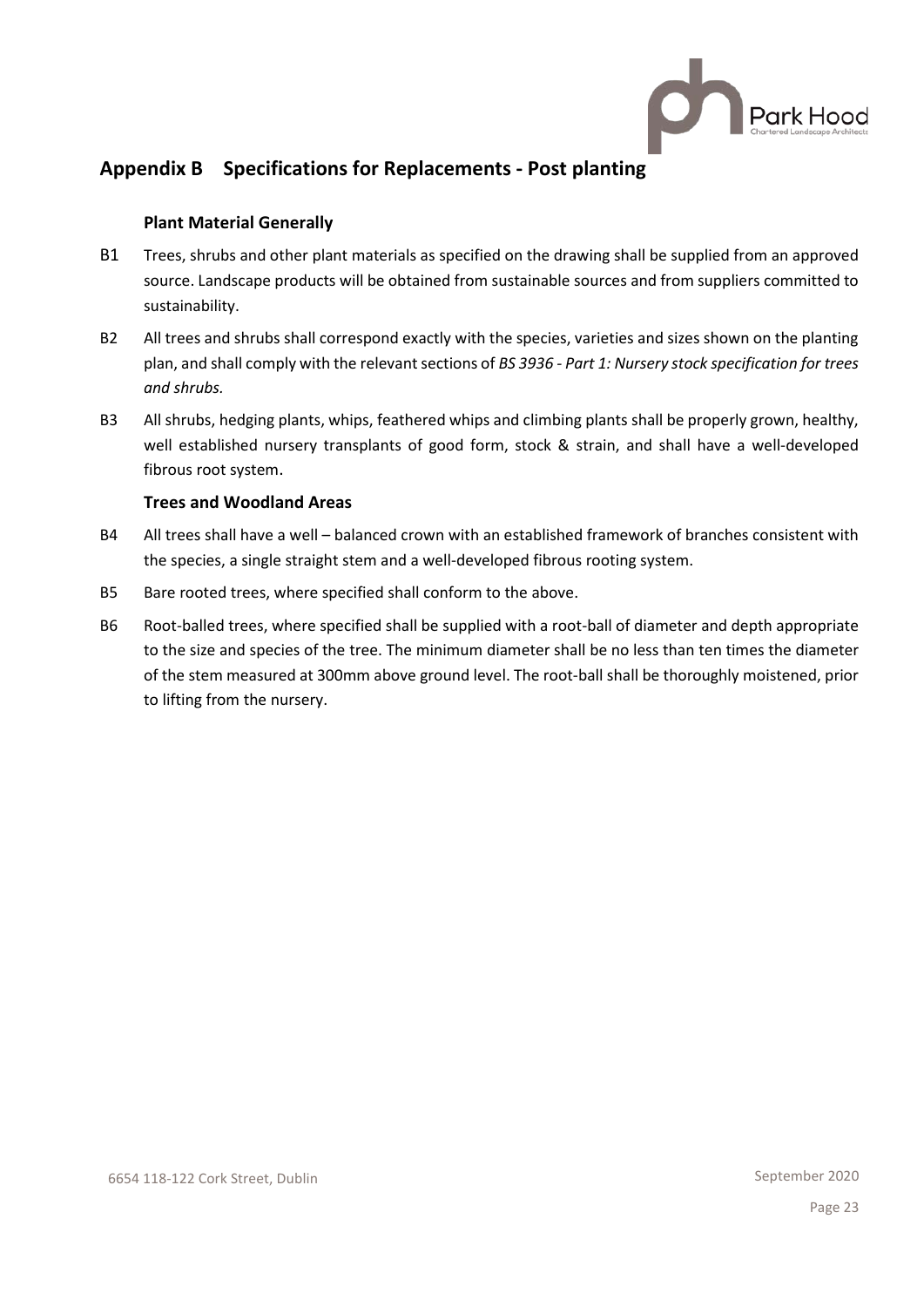

|  |  | <b>Appendix C</b> Maintenance Task Schedules |
|--|--|----------------------------------------------|
|--|--|----------------------------------------------|

| <b>Month</b> | <b>Location</b>                                             | <b>Task</b>                                                                                                                                                                                                                            | <b>Duration</b>                                                                        | <b>Comments</b>                                                                                                 |
|--------------|-------------------------------------------------------------|----------------------------------------------------------------------------------------------------------------------------------------------------------------------------------------------------------------------------------------|----------------------------------------------------------------------------------------|-----------------------------------------------------------------------------------------------------------------|
| January      | Lawn<br>Shrubs/Borders<br>Green Roof                        | Cut and collect arising<br>Weeding/Litter picking<br>Weeding/Debris clearing                                                                                                                                                           | Every 3 weeks<br>Every 3 weeks<br>Once                                                 |                                                                                                                 |
| February     | Lawn<br>Shrubs/Borders                                      | Cut and collect arising<br>Weeding/Litter picking                                                                                                                                                                                      | Every 3 weeks<br>Every 3 weeks                                                         |                                                                                                                 |
| March        | Lawn<br>Shrubs/Borders<br>Roses<br>Rhododendrons<br>Topiary | Apply slow release fertiliser<br>Cut and collect arising<br>Apply Medium release<br>fertiliser<br>Weeding/Litter picking<br>Mulch all beds<br>Apply slow release fertiliser<br>Remove dead buds<br>Prune dead wood<br>Prune into shape | Once<br>Every 2 weeks<br>Once<br>Every 2 weeks<br>Once<br>Once<br>Once<br>Once<br>Once | 10%N:5%P2O5:3%K2O<br>7%N:7%P2O5:7%K2O<br>15%N:6%P2O5:12%K2O<br>Only light prune                                 |
| April        | Lawn<br>Shrubs/Borders<br>Green Roof                        | Cut and collect arising<br>Weeding/Litter picking<br>Apply slow release fertiliser<br>Weeding /debris clearing                                                                                                                         | Every 2 weeks<br>Every 2 weeks<br>Once<br>Once                                         | 15%N:6%P <sub>2</sub> O <sub>5</sub> :12%K <sub>2</sub> O                                                       |
| May          | Lawn<br>Shrubs/Borders<br>Rhododendrons                     | Cut and collect arising<br>Weeding/Litter picking<br>Apply herbicide/pesticide<br>Dead Heading                                                                                                                                         | Every 2 weeks<br>Every 2 weeks<br>Once<br>Every 2 weeks                                | Aphids, Vine Weevil, Black<br>Spot, Mildew etc.<br>Start as soon as the flowers<br>are going over               |
| June         | Lawn<br>Shrubs/Borders<br>Rhododendrons                     | Water on Sulphate of<br>Ammonium<br>Cut and collect arising<br>Weeding/Litter picking<br>Apply herbicide/pesticide<br>Dead Heading                                                                                                     | Once<br>Weekly<br>Weekly<br>Every 2 weeks<br>Weekly                                    | Only necessary if lawn<br>appears pale<br>Aphids, Vine Weevil, Black<br>Spot, Mildew etc.                       |
| July         | Lawn<br>Roses<br>Shrubs/Borders<br>Rhododendrons            | Water on Sulphate of<br>Ammonium<br>Cut and collect arising<br>Apply slow release fertiliser<br>Dead Heading<br>Weeding/Litter picking<br>Apply herbicide/pesticide<br>Dead Heading                                                    | Once<br>Weekly<br>Once<br>Weekly<br>Weekly<br>Every 2 weeks<br>Weekly                  | Only necessary if lawn<br>appears pale<br>15%N:6%P2O5:12%K2O<br>Aphids, Vine Weevil, Black<br>Spot, Mildew etc. |
| August       | Lawn                                                        | Cut and collect arising                                                                                                                                                                                                                | Weekly                                                                                 |                                                                                                                 |